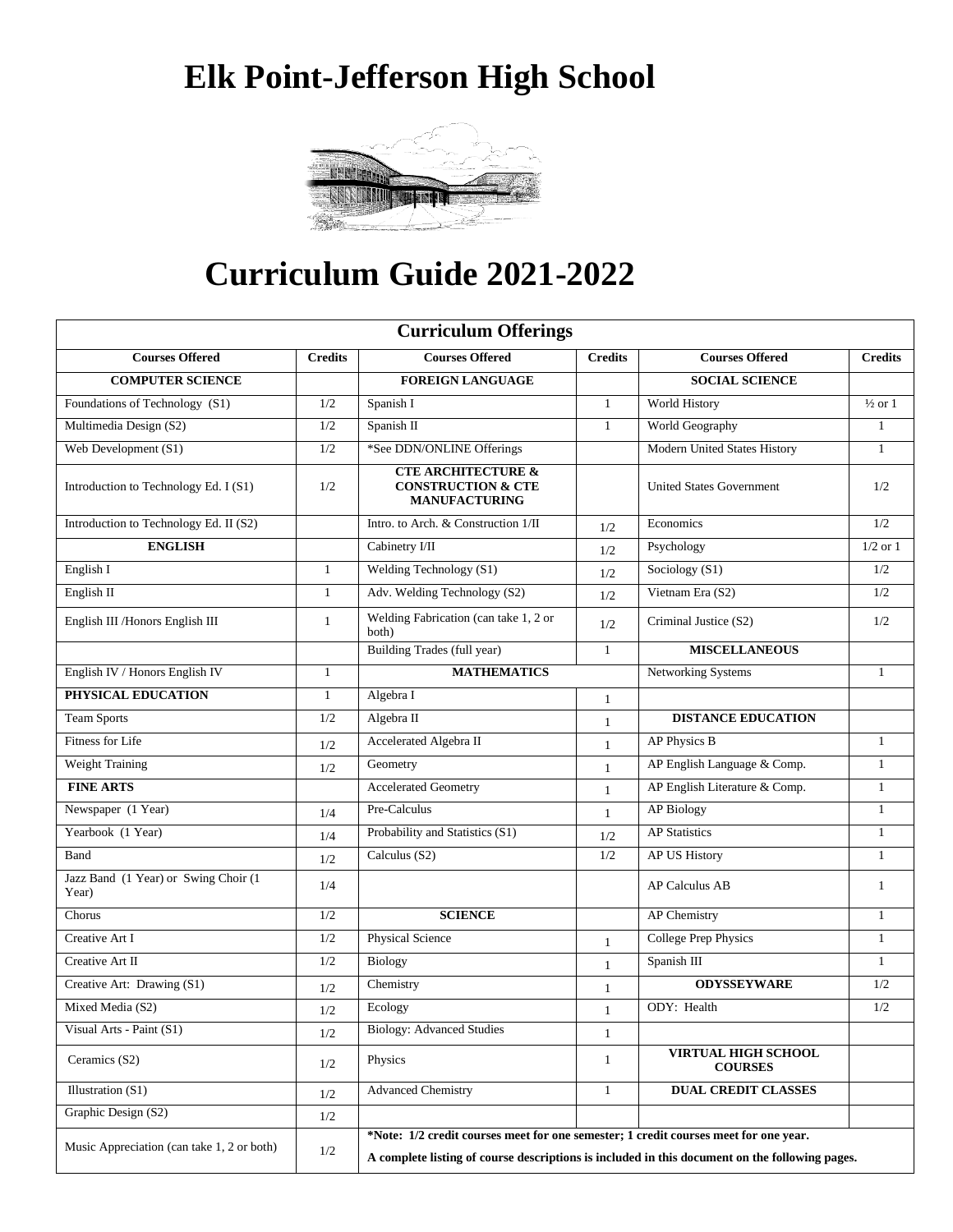# **Elk Point-Jefferson Graduation Requirements**

| <b>English/Reading &amp; Communication Art</b>                                                                        | (4 credits)                           |
|-----------------------------------------------------------------------------------------------------------------------|---------------------------------------|
| English I, II, III, IV (All English classes are a year-long)                                                          |                                       |
| Social Science (3.5 credits)                                                                                          |                                       |
| (.5) World History – Grade 9; and (1) World Geography -Grade 10; and (1) Modern U.S.                                  |                                       |
| History – Grade 11; (.5); and US Government and (.5) and Economics (.5) – Grade 12                                    |                                       |
| Mathematics (3 units in High School)                                                                                  | $(3 \text{ credits})^*$               |
| Path A: Algebra I, Geometry, Algebra II                                                                               |                                       |
| Path B: Algebra I, Accelerated Algebra II, Accelerated Geometry (Pre-Calculus)                                        |                                       |
| Path C: Accelerated Algebra II, Accelerated Geometry, Pre-Calculus (Probability & Statistics                          |                                       |
| / Calculus)                                                                                                           |                                       |
| You cannot switch between math paths. All math classes are a yearlong. *The Opportunity Scholarship                   |                                       |
| requires 4 years of Math, Algebra I and higher                                                                        |                                       |
| Science (min. of 3 units of lab science)                                                                              | $(3 \text{ credits})^*$               |
| Path A: Physical Science, Biology, Ecology                                                                            |                                       |
| Path B: Physical Science, Biology, Chemistry                                                                          |                                       |
| Path C: Physical Science, Biology, Physics                                                                            |                                       |
| (Senior Year: could take Ecology, Chemistry, Advanced Chemistry, Biology: Advanced.                                   |                                       |
| <b>Studies or Physics)</b>                                                                                            |                                       |
| All Science classes are a yearlong. *The Opportunity Scholarship requires 4 years of Science                          |                                       |
| <b>Fine Arts</b>                                                                                                      | $(1 \ncredit)$                        |
| (Creative Art I, Creative Art II, Visual Arts – Painting, Ceramics, Illustration, Graphic                             |                                       |
| Design, Creative Art Drawing, Mixed Media, Music Appreciation, Band or Chorus (All classes                            |                                       |
| are a semester long, Band and Chorus can be taken all four years)                                                     |                                       |
| <b>Computer Science (1 credit)</b>                                                                                    |                                       |
| Foundations of Technology, Web Development, Multimedia Design, Introduction to                                        |                                       |
| Technology Education I / II.                                                                                          |                                       |
| Classes are a semester long                                                                                           |                                       |
| <b>Physical Education</b>                                                                                             | $(.5 \,\mathrm{credit})$              |
| Team Sports, Weight Training, Fitness for Life<br>Classes are a semester long but students can take up to 4 semesters |                                       |
| <b>Health</b>                                                                                                         | $(.5 \,\mathrm{credit})$              |
| Health will be taught in the middle school. No credit will be awarded for the course, but it will be                  |                                       |
| entered on the high school transcript to fulfill graduation requirements. Students entering the district              |                                       |
| after the seventh grade will be provided an opportunity to complete and earn this semester credit                     |                                       |
| through online instruction if needed.                                                                                 |                                       |
| <b>Required Offerings: students must select</b>                                                                       | $(1 \text{ credit})$ *                |
| World Language, or<br>a.                                                                                              |                                       |
| Approved Career and Technical Education courses: Introduction to Architecture $\&$<br>b.                              |                                       |
| Construction I/II, Cabinetry I/II, Welding I, Adv. Welding, Building Trades, Multimedia,                              |                                       |
| Foundations of Technology, Web Development, Introduction to Technology Education I/                                   |                                       |
| П.                                                                                                                    |                                       |
| (World Language classes are yearlong. The Approved Career and Technical Education classes are a                       |                                       |
| semester long) *The Opportunity Scholarship requires 2 years of either a CTE or World Language or a                   |                                       |
| combination of the two.                                                                                               |                                       |
| <b>Electives</b>                                                                                                      | $(2.0 \text{ or } 5.0 \text{ units})$ |
| <b>Total credits</b><br>(22)                                                                                          |                                       |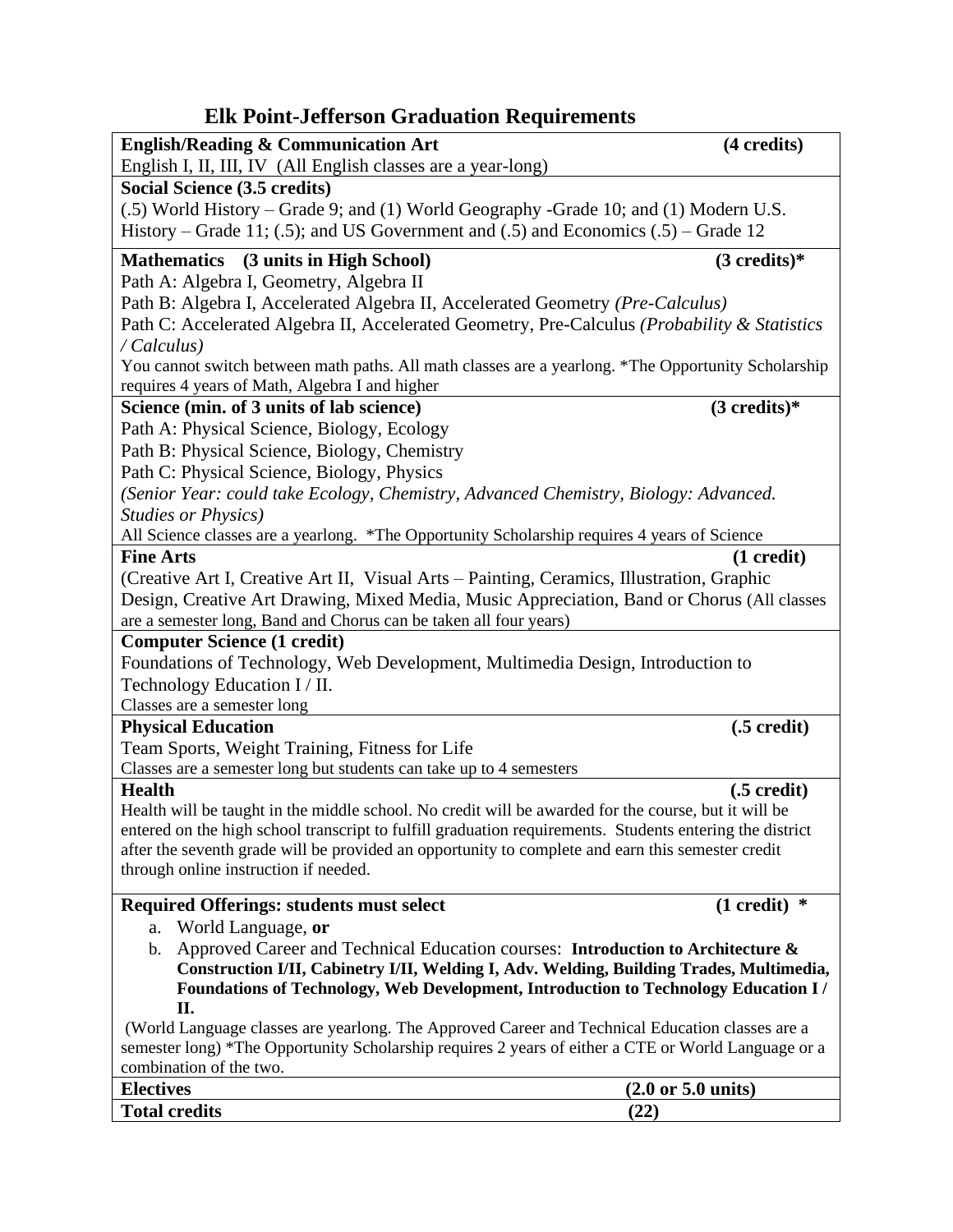# *High School Coursework*

Deciding what to take in high school is a big decision. You need to make sure you are taking the courses that you will need to get into college, play sports in college, and qualify for scholarships. Here are some things to keep in mind as you decide what classes to take.

## *College & University Admissions Requirements*

The following table gives you an idea of what you need to take in High School to attend various colleges in our area.

| <b>Subject</b>         | <b>SD BOR School</b><br>(USD, SDSU, NSU,<br><b>BHSU</b> ) | <b>University of Nebraska</b><br>- Lincoln | <b>University of Iowa</b> |
|------------------------|-----------------------------------------------------------|--------------------------------------------|---------------------------|
| English                |                                                           |                                            | 4                         |
| Math                   | 3 (Algebra I or<br>higher)                                | 4                                          |                           |
| <b>Social Science</b>  |                                                           |                                            |                           |
| <b>Natural Science</b> |                                                           |                                            |                           |
| Fine Art               |                                                           |                                            |                           |
| Foreign Language       |                                                           | 2 (in the same language)                   | 2 (in the same language)  |

*\*Students should complete the above listed core classes with a "C" average or better.*

## *Elk Point-Jefferson Valedictorian / Salutatorian Requirements*

The following coursework is above and beyond the graduation requirements and must be completed to be considered for valedictorian/salutatorian status:

- o Four units of English
- o Four units of Algebra I or higher mathematics
- o Four units of Science (Three units of laboratory science)
- o Three and one-half units of Social Science
- o Two units of World Language (includes American Sign Language)
- o One unit of Fine Arts

#### *Representative Man & Woman*

High School Staff will select by vote three boys and three girls from the pool of candidates who have met the requirements listed below. Of these six candidates, one male and one female will be selected by vote of the senior class to represent them at graduation under the title of Representative Man and Representative Woman. The Representative Man and Representative Woman will give the "Commencement Address" and "Farewell Address" on a rotating basis.

- $\bullet$  Minimum G.P.A. of 3.5
- Fulfill the requirements currently listed under Valedictorian/Salutatorian.
- Have participated in a minimum of two cumulative years of extra or co-curricular activities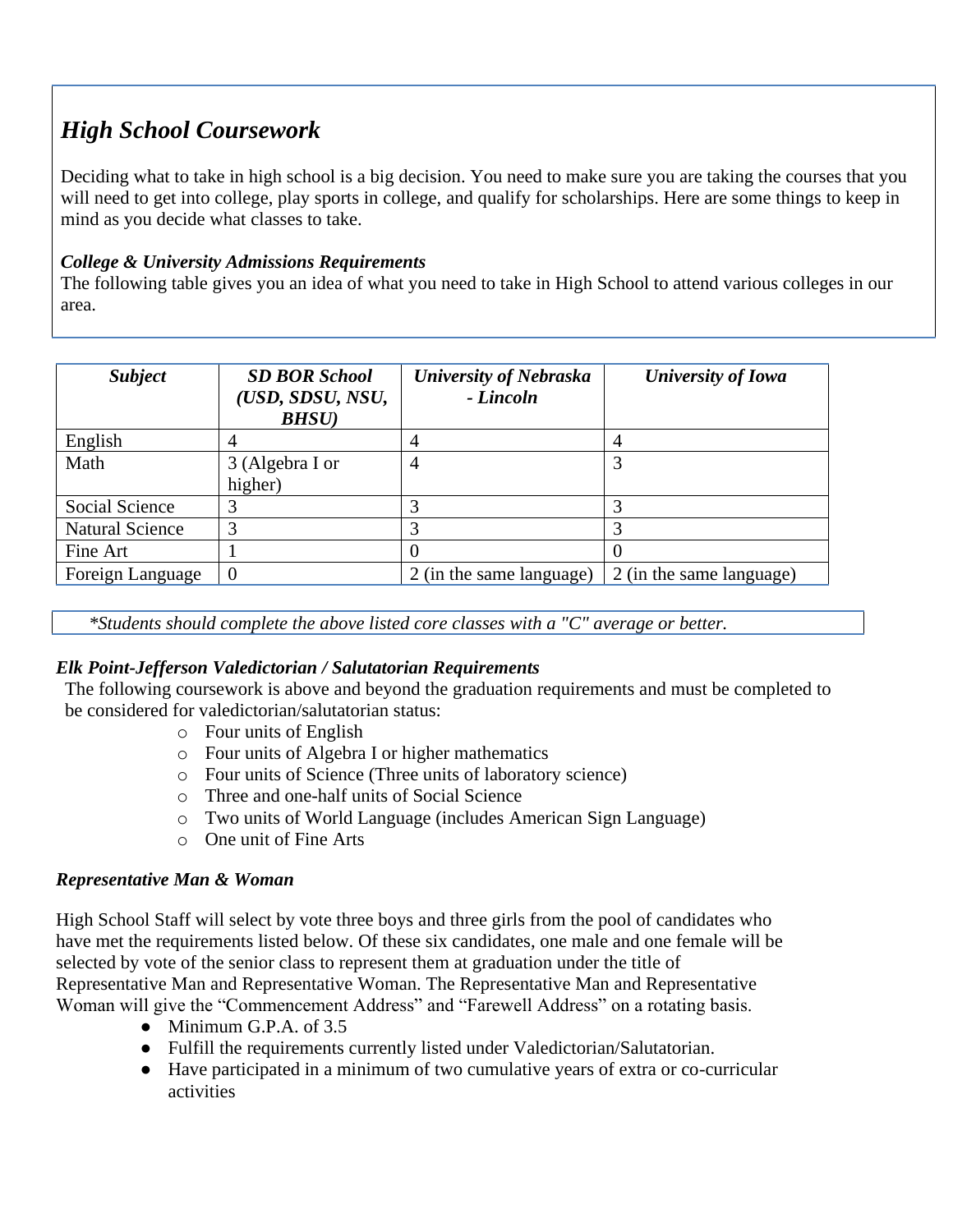## *Opportunity Scholarship*

The Opportunity Scholarship is \$6,500 and is awarded to students who \*qualify and attend a participating South Dakota institution (see website for the list of 18 participating technical schools and colleges). All students who meet the criteria receive the money. The following coursework is above and beyond the EPJ graduation requirements:

- *4 units of Algebra or Higher Mathematics*
- *4 units of Science*
- *2 units of either of the following or a combination of the two:*
	- *Approved Career & Technical Education Courses*
	- *World Language*

*\*GPA of 3.0, no grade below a C, ACT Composite score of 24 Website: http://sdos.sdbor.edu/* 

### *NCAA Eligibility Center*

Students wanting to play sports at a Division I or Division II college need to take 16 core courses while in high school. Students must also meet the GPA requirements (based on grades in core classes only) and ACT requirements. Students should read the *Guide for the College Bound Student Athlete* to understand all the requirements.

For Division I: 10 core courses to be completed prior to the seventh semester and seven of the 10 must be a combination of English, math or natural or physical science.

- English (4 years required)
- Mathematics (3 years required)
- Natural/physical science (2 years required)
- Additional year in English, mathematics or natural/physical science (1 year required)
- Social science (2 years required)
- Additional academic courses (4 years required) (Math, Science, Social Sciences, English and World Language are all considered academic courses)
	- o Psychology and Sociology are approved core Social Science courses

**Website**: http://web1.ncaa.org/ECWR2/NCAA\_EMS/NCAA.jsp

## **Advanced Diploma Endorsements**

Advanced endorsements denote a particular area of emphasis that a student has pursued in meeting the high school graduation requirements. While all students must meet the base high school diploma requirements, students may earn advanced endorsements. The advanced endorsements are Advanced, Advanced Career, and Advanced Honors.

**Advanced Endorsement:** indicates a student has pursued coursework consistent with entrance requirements for postsecondary education at a university (also consistent with EPJ Graduation Requirements).

**Advanced Career Endorsement:** indicates a student has course experience in a concentrated area, and a related credential.

**Advanced Honors Endorsement:** indicates a student has pursued advanced rigorous, academic coursework consistent with SDCL 13-55-31.1 (high school course requirements for Opportunity Scholarship eligibility)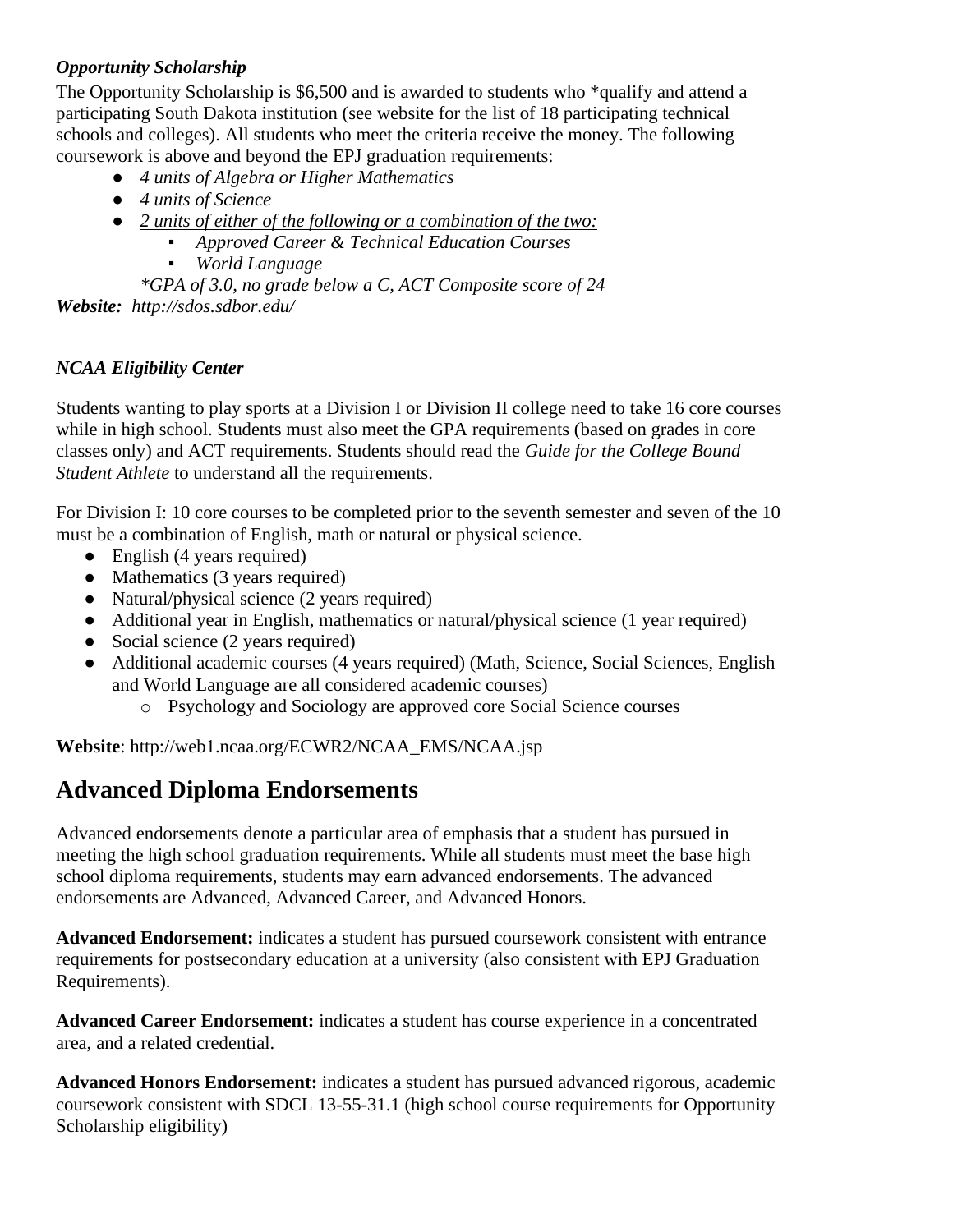# **High School Coursework Summary**

| <b>EPJ</b>            | <b>Advanced</b>    | Out of       | <b>Valedictorian</b> | Opportunity         | Division I / II       |
|-----------------------|--------------------|--------------|----------------------|---------------------|-----------------------|
| $\boldsymbol{\&}$     | <b>Career</b>      | <b>State</b> |                      | <b>Scholarships</b> | (2.5 credits from the |
| <b>Advanced</b>       | <b>Endorsement</b> | College      |                      | $\boldsymbol{\&}$   | courses listed below) |
| <b>Endorsement</b>    |                    |              |                      | <b>Advanced</b>     |                       |
|                       |                    |              |                      | <b>Honors</b>       |                       |
|                       |                    |              |                      | <b>Endorsement</b>  |                       |
| 4 Credits             |                    |              |                      |                     |                       |
| English               |                    |              |                      |                     |                       |
| 3.5 Credits           |                    |              |                      |                     | Psychology (.5)       |
| <b>Social Science</b> |                    |              |                      |                     | Sociology (.5), extra |
|                       |                    |              |                      |                     | semester of World     |
|                       |                    |              |                      |                     | History               |
| 3 Credits Math        |                    | 4 Years      | 4 Years Math         | 4 Years Math        | 4th Year of Math      |
|                       |                    | Math         |                      |                     |                       |
| 3 Credit Science      |                    |              | 4 Years Science      | 4 Years Science     | 4th Year of Science   |
| 1 Credit Fine         |                    |              |                      |                     |                       |
| Arts                  |                    |              |                      |                     |                       |
| 1 Credit              |                    |              |                      |                     |                       |
| Computer              |                    |              |                      |                     |                       |
| Science               |                    |              |                      |                     |                       |
| 1/2 Credit PE         |                    |              |                      |                     |                       |
| 1/2 Credit            |                    |              |                      |                     |                       |
| Health                |                    |              |                      |                     |                       |
| 1 Credit              | 2 years of         | 2 Years      | 2 Years World        | 2 years World       | 2 Years World         |
| Required              | Approved           | World        | Language             | Language and/or     | Language              |
| Offering              | <b>CTE</b> courses | Language     |                      | Approved CTE        |                       |
|                       | in the same        |              |                      | courses             |                       |
|                       | cluster            |              |                      |                     |                       |
|                       | <b>NCRC</b>        |              |                      |                     |                       |
|                       | certificate        |              |                      |                     |                       |
|                       | Silver or          |              |                      |                     |                       |
|                       | higher             |              |                      |                     |                       |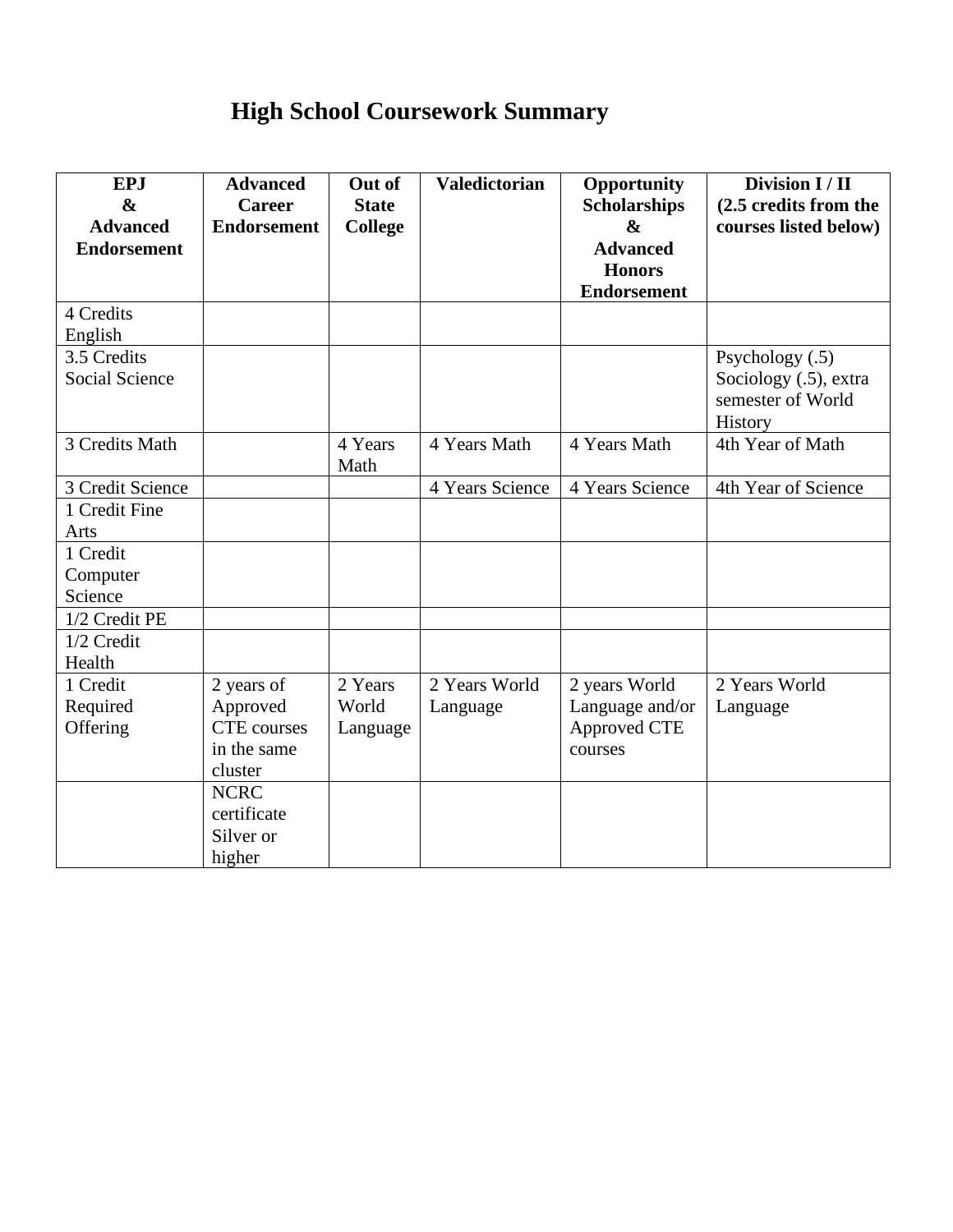## **Advanced Career Endorsement**

## **EPJ Approved CTE Clusters & Courses**

2 years of Approved CTE courses in the same cluster or Capstone units AND Attainment of industry recognized credential OR NCRC certificate Silver or higher

**Arts, A/V Technology & Communications**

Careers – Artist, Film Editor, Camera Operator, Graphic Design, Floral Designer, Multimedia Artist and Animator, Photographer, Singer, Musician, Producer

Foundations of Technology .5 credit

Multimedia .5 credit

Web Development .5 credit

Capstone: Internship .5 or 1.0 credits

#### **Manufacturing**

Careers- Industrial Machine Mechanic, Locksmith, Machinist, Mechanical Drafters, Power Plan Operators

Foundations of Technology .5 credit

Introduction to Technology Education I / II .5 or 1.0

Welding .5

Advanced Welding .5

Capstone: Internship .5 or 1.0 credits

**Architecture & Construction** 

Careers – Architect, Construction, Carpentry, Civil Engineer, Electrician, HVAC, Plumber, Roofer, Surveyor

Foundations of Technology .5 credit

Introduction to Technology Education I / II .5 or 1.0

Introduction to Architecture & Construction I / II .5 or 1.0

Cabinetry I / II .5 or 1.0

Building Trades .5 or 1.0

Capstone: Internship .5 or 1.0 credits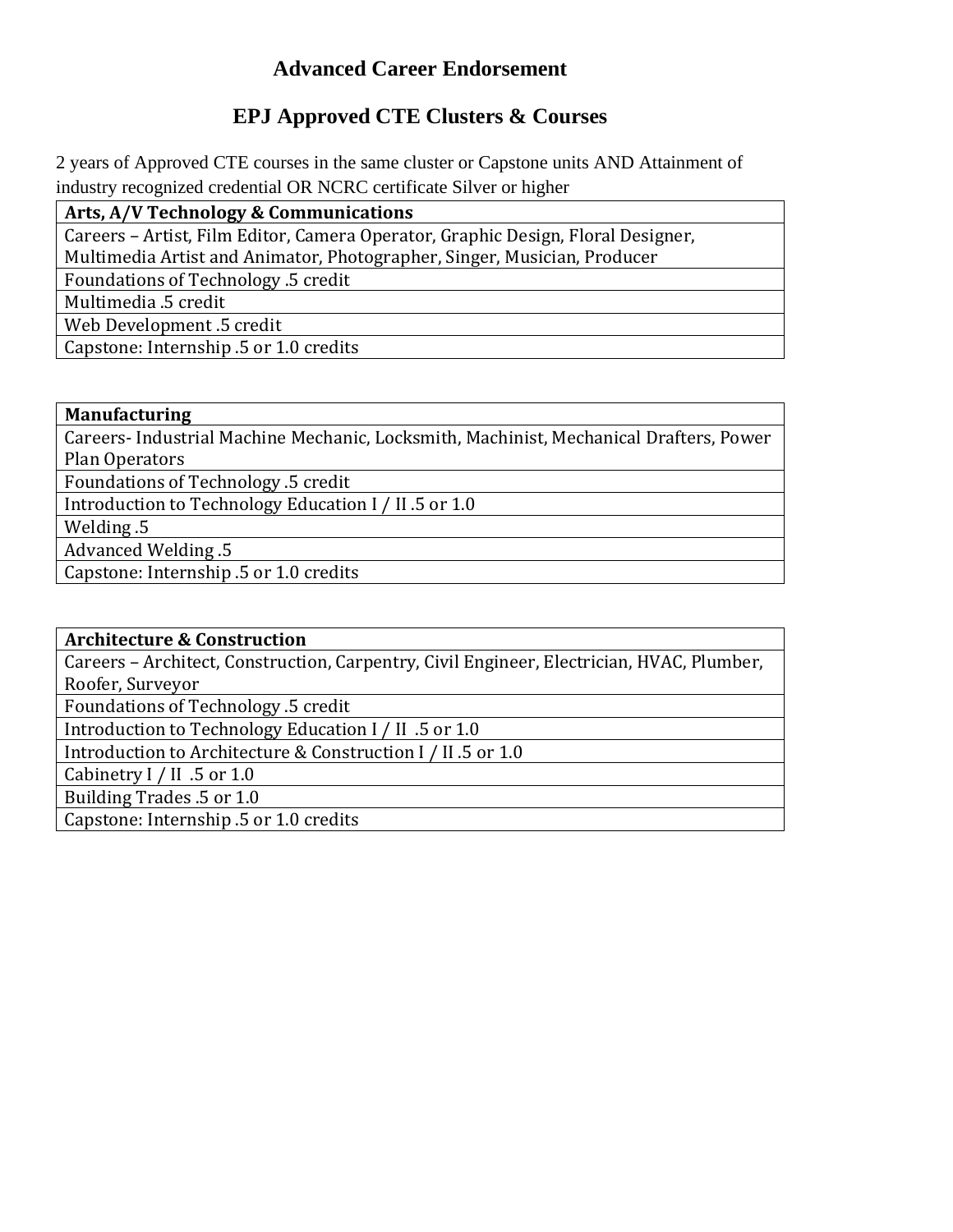## **Course Descriptions**

**The course descriptions given are brief explanations of the major components of each course. If you have further questions please do not hesitate to contact the course instructor, guidance counselor, or high school principal.**

#### **CAREER & TECHNICAL EDUCATION – MANUFACTURING**

### **Welding Technology Approved CTE course**

Grades: 9-12 Prerequisite: None 1/2 Credit/1 Semester (Fall) CTE Course: Approved Students will learn about GMAW (MIG Welding). Students will learn safety, about the equipment, applications and techniques. Students will be in the classroom about 20% and out in the lab 80%. There will be no cost to the student for this course.

### **Advanced Welding Technology Approved CTE course**

Grades: 9-12 Prerequisite: Welding Technology 1/2 Credit/1 Semester (Spring) CTE Course: Approved

Advanced Welding provides students with opportunities to effectively perform cutting and welding applications of increasing complexity used in the advanced manufacturing industry. Proficient students will build on the knowledge and skills of the Welding Technology course while learning additional welding techniques not covered in previous courses. Specifically, students will be proficient in fundamental safety practices in welding, gas metal arc welding (GMAW), shielded metal arc welding (SMAW), and quality control methods. Students will be in the classroom about 20% and out in the lab 80%. There will be no cost to the student for this course.

## **Welding Fabrication (Not an approved CTE class)**

Grade Level: 10-11-12

Prerequisite: Welding Technology (Welding 1) and Advance Welding Technology (Welding II) CTE Course: Not Approved

1/2 Credit/1 Semester (Fall and/ or Spring)

A combined lecture (20%) and lab course (80%). Learn operation of equipment and safety practices. Students will build or repairing projects just like a welding fabrication shop. This will give you real world experience. The use of the plasma cutter, GMAW, GTAW, heating skills and grinding skills will be used in the lab. There is no charge for this course unless the student builds or repairs his own project. Then he/she pays for materials used.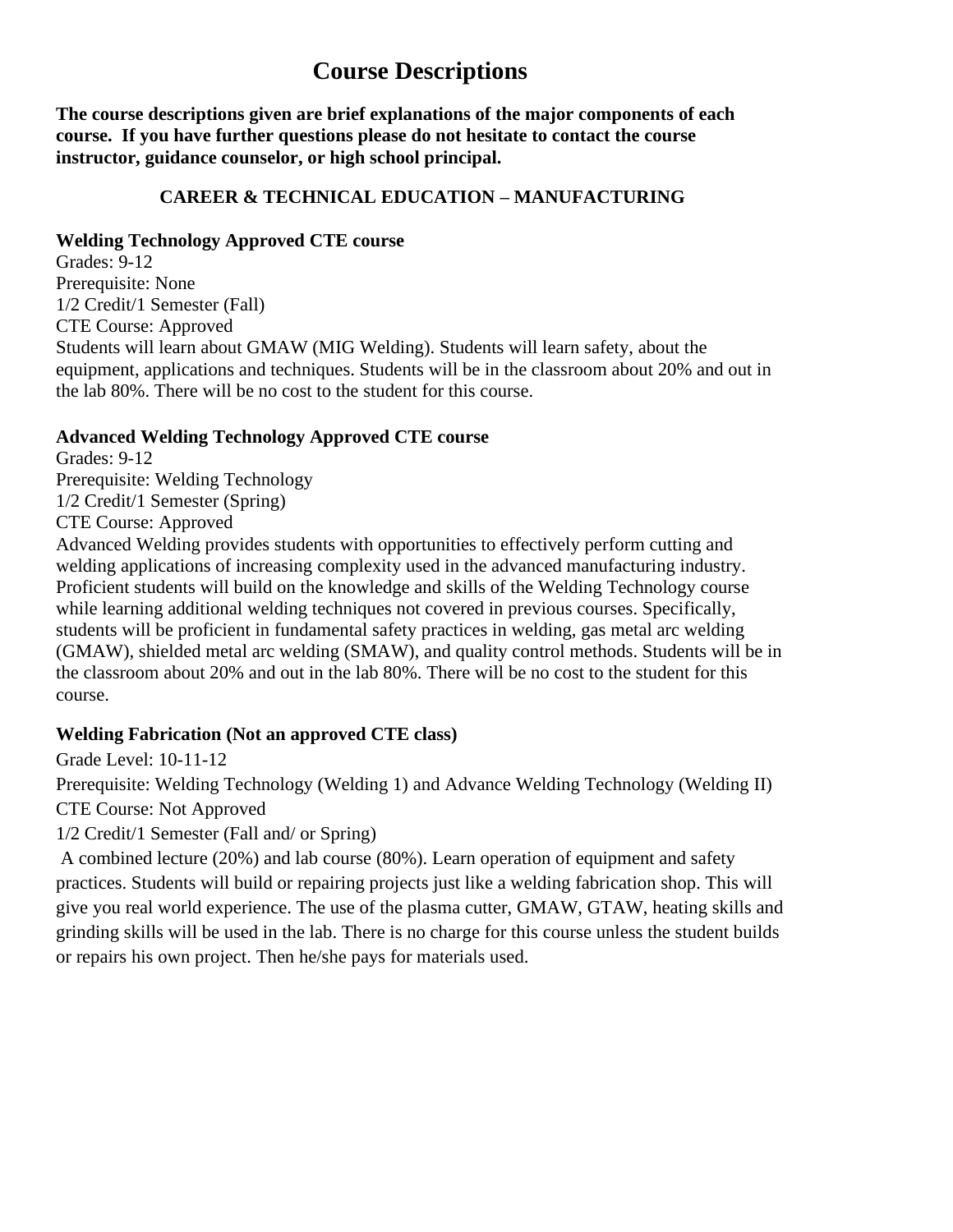## **CAREER & TECHNICAL EDUCATION – ARCHITECTURE & CONSTRUCTION**

#### **Introduction to Architecture and Construction I Approved CTE course**

Grades Level: 9-10-11-12 Prerequisite: None 1/2 Credit/1 Semester (Fall)

This course includes shop safety, the usage of hand tools and the use of power woodworking machines, table saw, radial arm saw, band saw, jointer, surface sander, and others. Students will learn about different kinds of woods, wood products, best uses of wood, and the selection/application of wood finishes. The operations listed are incorporated into the construction of various construction projects.

#### **Introduction to Architecture and Construction II Approved CTE course**

Grade Level: 9-10-11-12

Prerequisite: Introduction to Architecture and Construction I

1/2 Credit/1 Semester (Spring)

This course will enhance student learning from Woods I. Students will learn more in depth wood working processes in Woods II. Each student will pick out a shop project to build. Each student must get the instructor's approval, working plans, material list and bring in material for his/her project. If a student can't afford to buy materials, I will assign a project and provide the materials.

## **CABINETRY I (WOODS III) Approved CTE course**

Prerequisite: Introduction to Architecture and Construction II Grade Level: 10-11-12 1/2 Credit/1 Semester (Fall)

This course prepares individuals to apply technical knowledge and skills to set up and operate industrial woodworking machinery. Students will use industrial machinery to design and fabricate custom cabinets and architectural millwork. This course will cover safe use of hand and power tools and machinery used in the production of cabinets and millwork. A variety of cabinets will be designed and constructed. Students will apply proper finishing and explore proper installation techniques as part of this program.

## **CABINETRY II (WOODS IV) Approved CTE course**

Grade Level: 10, 11, 12

Prerequisite: Introduction to Architecture and Construction I and II and Cabinetry I 1/2 Credit/1 Semester (Spring)

Woods IV is a contract course and students will construct a project. Each student will pick out a shop project to build. It must be cabinetry based, which means it must have a drawer, door, front frame and must be made of quality materials. Each student will have to have the instructor's approval, working plans, material list and bring in material for his/her project. If a student can't afford to buy materials, I will assign he a project and provide the materials.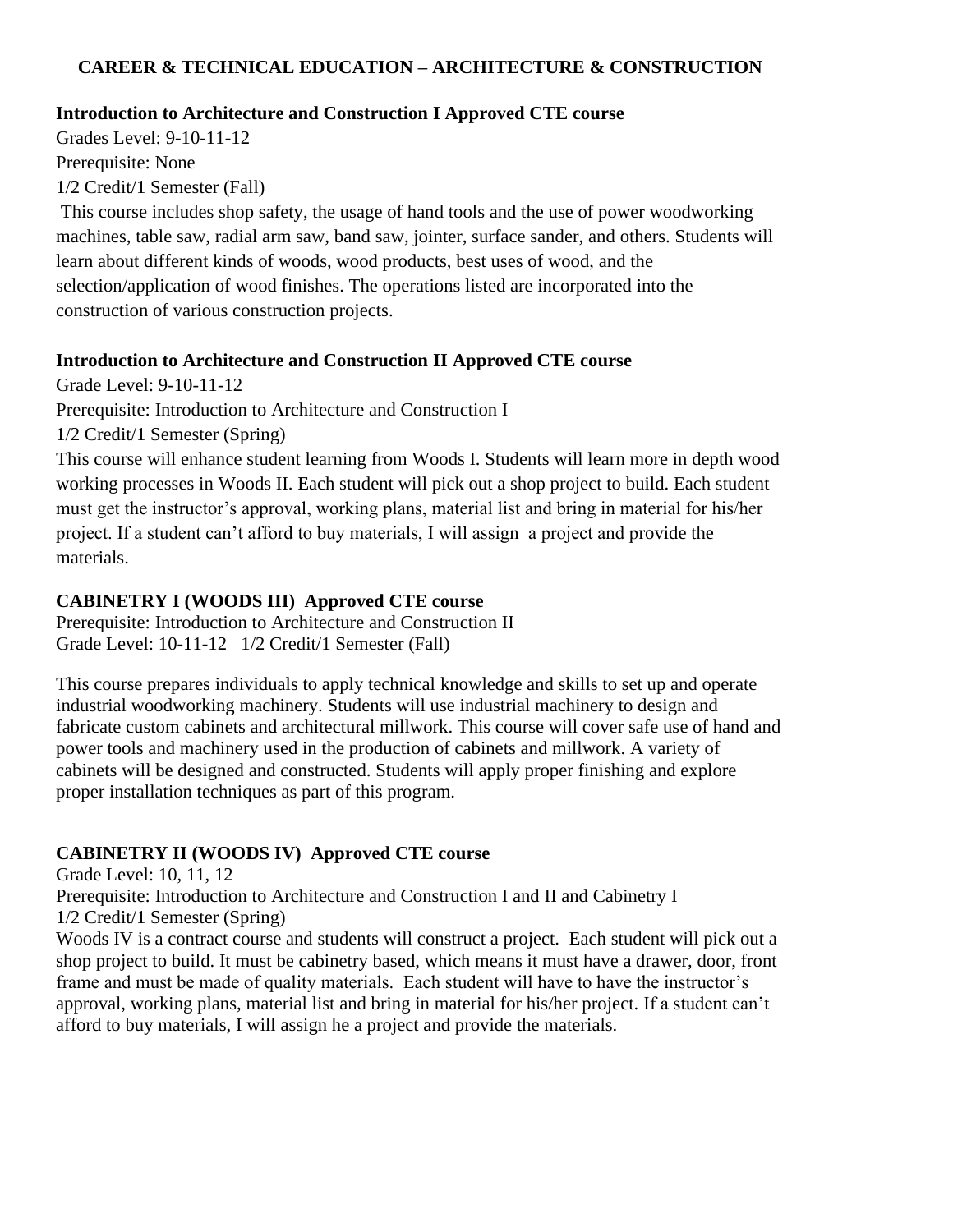#### **Building Trades Approved CTE course**

Grade Level: 11-12

Prerequisite: A&C I/II, Cabinetry I/II

1 Credit/ All year (students are not able to

Students will gain insight into the career of building trades by developing practical skills such as safety on the jobsite, construction math, use of hand/power/pneumatic tools, basic residential blueprint reading, basic land surveying techniques, building construction, plumbing, electrical, concrete, employability skills and career exploration required to succeed in the construction industry.

## **COMPUTER SCIENCE**

**\_\_\_\_\_\_\_\_\_\_\_\_\_\_\_\_\_\_\_\_\_\_\_\_\_\_\_\_\_\_\_\_\_\_\_\_\_\_\_\_\_\_\_\_\_\_\_\_\_\_\_\_\_\_\_\_\_\_\_**

#### **FOUNDATIONS OF TECHNOLOGY (FORMERLY COMPUTER APPLICATIONS)**

1/2 Credit/1 Semester (Fall) Approved CTE Course

This semester long course focuses on the use of various software applications including Microsoft Word, Excel, PowerPoint, and Access. The student will be taught intermediate and advanced skills in word processing, spreadsheets, multimedia presentations, and databases. Activities include creating mail merges and newsletters; creating financial statements and databases with Excel; creating PowerPoints with flowcharts, spreadsheets, rehearsed timings, and sound; and creating reports and queries from databases. In addition, the students will learn how to use Google Docs an online office suite similar to Microsoft Office. As time permits, other school software will be demonstrated such as Adobe InDesign as well as other presentation alternatives. This class satisfied 0.5 credits of Computer Sciences as required for graduation by Elk Point – Jefferson High School

#### **MULTIMEDIA DESIGN**

#### 1/2 Credit/1 Semester (Spring) Approved CTE Course

This semester course is designed for students who want to learn various multimedia skills. Areas covered include PhotoShop, Audacity, Google Earth, Adobe InDesign, and Corel VideoStudio. Students will learn a variety of tools that will enhance their skills to use in other classes. This class may be used to fulfill one semester of the computer science requirement. This class satisfied 0.5 credits of Computer Sciences as required for graduation by Elk Point – Jefferson High School

#### **WEB DEVELOPMENT (FORMERLY WEB PUBLISHING & DESIGN)**

1/2 Credit/1 Semester (Fall) Approved CTE Course

This semester course will introduce students to the HTML language. The student will create web pages using the HTML code and Adobe Dreamweaver. Adobe PhotoShop will be used to edit images, create images with transparent backgrounds, and create customized backgrounds. The student will also be introduced to Java scripting and style sheets. This class satisfied 0.5 credits of Computer Sciences as required for graduation by Elk Point – Jefferson High School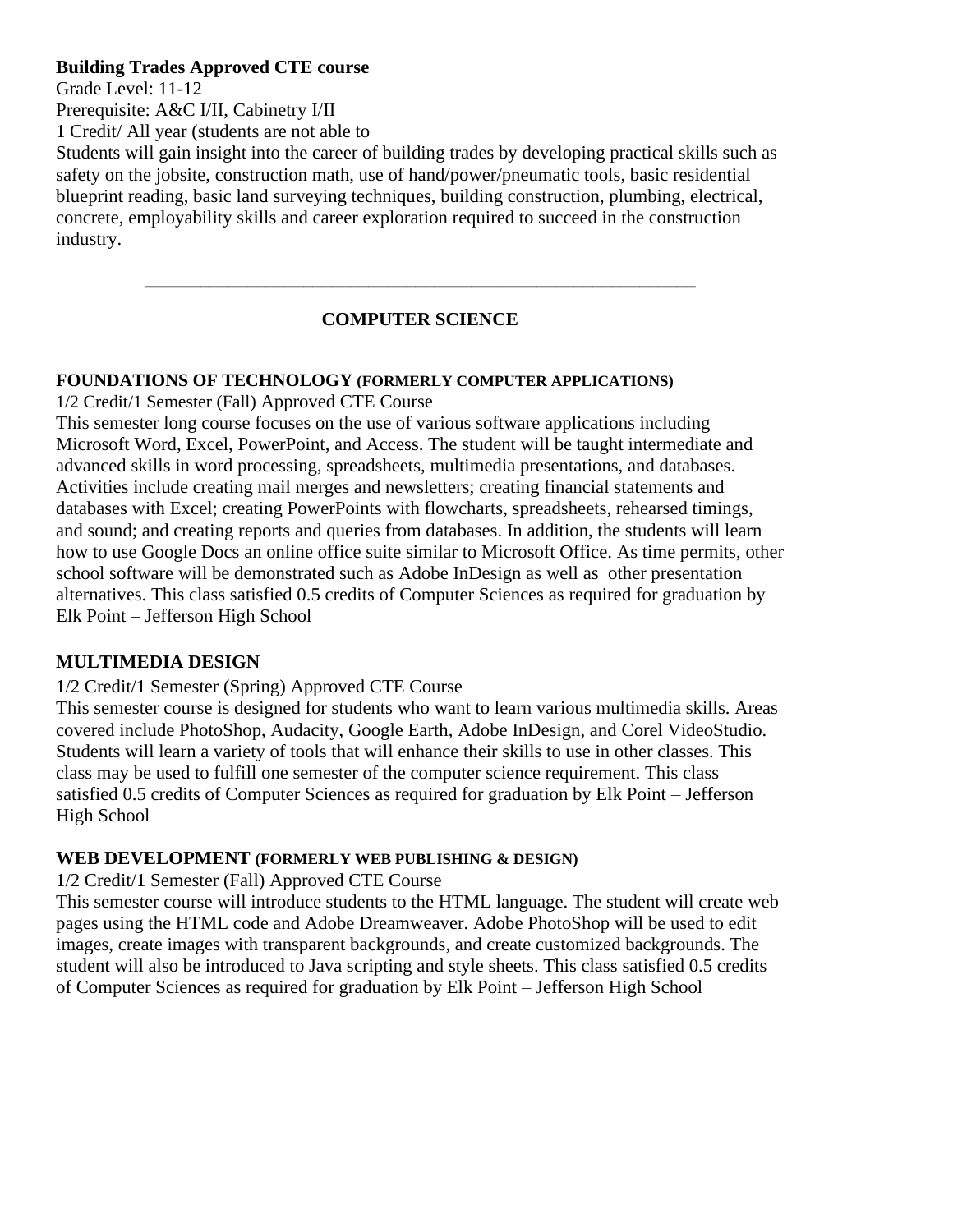#### **INTRODUCTION TO TECHNOLOGY EDUCATION I**

1/2 Credit/1 Semester (Fall) Approved CTE Course \*\* Prerequisite: Juniors and Seniors only

This semester long course is designed for students who want to explore and understand the ways in which science and technology are applied in our world. Topics covered include Mobile App Creation, Coding/Programming of Raspberry Pi, and robotics. This course is open to Juniors and Seniors in good academic standing. This class satisfied 0.5 credits of Computer Sciences as required for graduation by Elk Point – Jefferson High School.

#### **INTRODUCTION TO TECHNOLOGY EDUCATION II**

1/2 Credit/1 Semester (Spring) Approved CTE Course

\*\* Prerequisite Juniors and Seniors only

This semester long course is designed for students who want to explore and understand the ways in which science and technology are applied in our world. Topics covered include: Computer Aided Drafting and Manufacturing using 3D printers that students will be coding and programming, Electrical concepts including Ohm's Law, Circuits Electric Motors, and building, coding, and programming Drones. This course is open to Juniors and Seniors in good academic standing. This class satisfied 0.5 credits of Computer Sciences as required for graduation by Elk Point – Jefferson High School

**\_\_\_\_\_\_\_\_\_\_\_\_\_\_\_\_\_\_\_\_\_\_\_\_\_\_\_\_\_\_\_\_\_\_\_\_\_\_\_\_\_\_\_\_\_\_\_\_\_\_\_\_\_\_\_\_\_\_\_\_\_\_\_\_\_\_\_\_\_\_\_\_\_\_\_\_\_\_**

## **ENGLISH**

### **ENGLISH I**

1 Credit/1 Year

This is a required, year-long course for freshmen. The first semester is a combination of literature and composition, incorporating grammar study through the writing process. Poetry, short stories, drama, and informational text will be studied. The second semester is a thorough study of public speaking, including informal and formal speeches.

## **ENGLISH II**

#### 1 Credit/1 Year

This is a required, year-long course for sophomores. The first semester will be focused on two types of writing: narrative and professional. Students will learn to write professionally, building experience for potential job searches and interviews. Students will also study and create narratives. The second semester will be focused on reading a wide array of literature and analyzing it through their own writing.

#### **ENGLISH III**

#### 1 Credit/1 Year

All juniors must take either English III or Honors English III. English III is a year-long course which provides a traditional approach to the study of language and literature, with emphasis on practical skills. The focus is on classic American Literature, including poetry, short stories, a novel, and informational text. Grammar and composition are addressed throughout the year.

#### **HONORS ENGLISH III**

1 Credit/1 Year

\*\*Prerequisite of no semester grade lower than a B+ in English I or English II and teacher recommendation.

All juniors must take either English III or Honors English III. Honors English III is a year-long course which provides experiences that will prepare students for the challenges of higher education.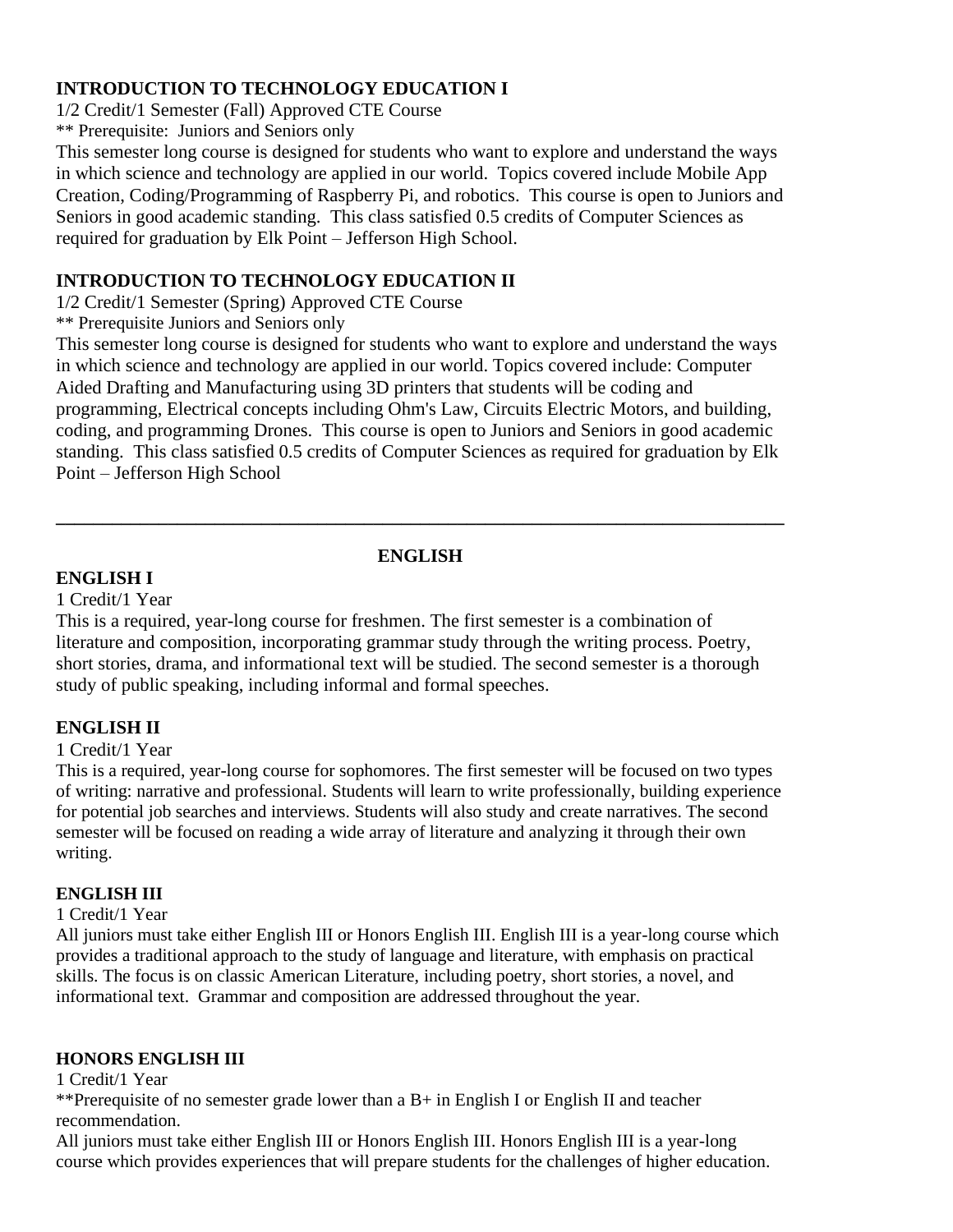The focus is on American literature, with emphasis on materials and activities that are appropriate for college-bound students, including poetry, short stories, novels, and informational text. The composition component also provides curriculum appropriate for college-bound students including an introduction to MLA research writing.

#### **ENGLISH IV**

1 Credit/1 Year

All seniors must take either English IV or Honors English IV. English IV is a year-long course which provides a traditional approach to the study of language and literature, with emphasis on practical skills for college and/or vocational students. Students read and study Shakespeare's *Othello* as well as a survey of modern literature including short stories, drama, a novel, and informational text. Students will build writing skills in order to maintain effective communication skills after graduation.

### **HONORS ENGLISH IV**

1 Credit/1 Year

\*\* Pre-requisite Honors English III or at least an A- in English III

All seniors must take either English IV or Honors English IV. Honors English IV is a year-long course which provides experiences that will prepare students for the challenges of higher education. Students read and study Shakespeare's *Othello* as well as a survey of modern literature including short stories, drama, a novel, and informational text. The language skills, vocabulary, and composition components are designed to prepare students for academic writing. Students will build writing skills expected of an entry-level college freshman, including literary analysis and research writing.

### **ENGL 101 / ENGL 210 Dual Credit English**

To qualify for the dual credit program, seniors must have a cumulative GPA of 3.25 or higher (or have taken the Accuplacer and achieved certain scores).

To gain entrance into Dual Credit English (online), a senior must

- Have earned a B- in both semesters of Honors English III OR
- Have earned an A- in both semesters of English III
- Students also need to have taken the ACT and have an 18 or higher on English

## **FAMILY AND CONSUMER SCIENCE (FACS)**

**\_\_\_\_\_\_\_\_\_\_\_\_\_\_\_\_\_\_\_\_\_\_\_\_\_\_\_\_\_\_\_\_\_\_\_\_\_\_\_\_\_\_\_\_\_\_\_\_\_\_\_\_\_\_\_\_\_\_\_\_\_\_\_\_\_\_\_\_\_\_\_\_\_\_\_\_\_**

#### **These courses are not being offered as of the 2018-2019 school year.**

#### *NUTRITION & WELLNESS*

*1/2 Credit/1 Semester Approved CTE Course*

*According to the Center for Disease Control and Prevention, 23% of South Dakota high-school students are overweight or at risk of becoming overweight. Nationally, "obesity rates continue to rise in the United States. Since 1980, being overweight has doubled for children and tripled for adolescents. Being overweight puts children and teenagers at greater risk for developing type 2 diabetes, risk factors for heart disease at an earlier age, and other health conditions including asthma, sleep apnea, and decreased self esteem" (National Conference of State Legislatures – Childhood Obesity Update – 2005). Nutrition and Wellness course is designed to help students develop eating behaviors that will have a positive affect on their current and future lifestyles. Course topics: Nutrition and wellness of individuals and families, food safety and sanitation, nutrition from production to consumption.*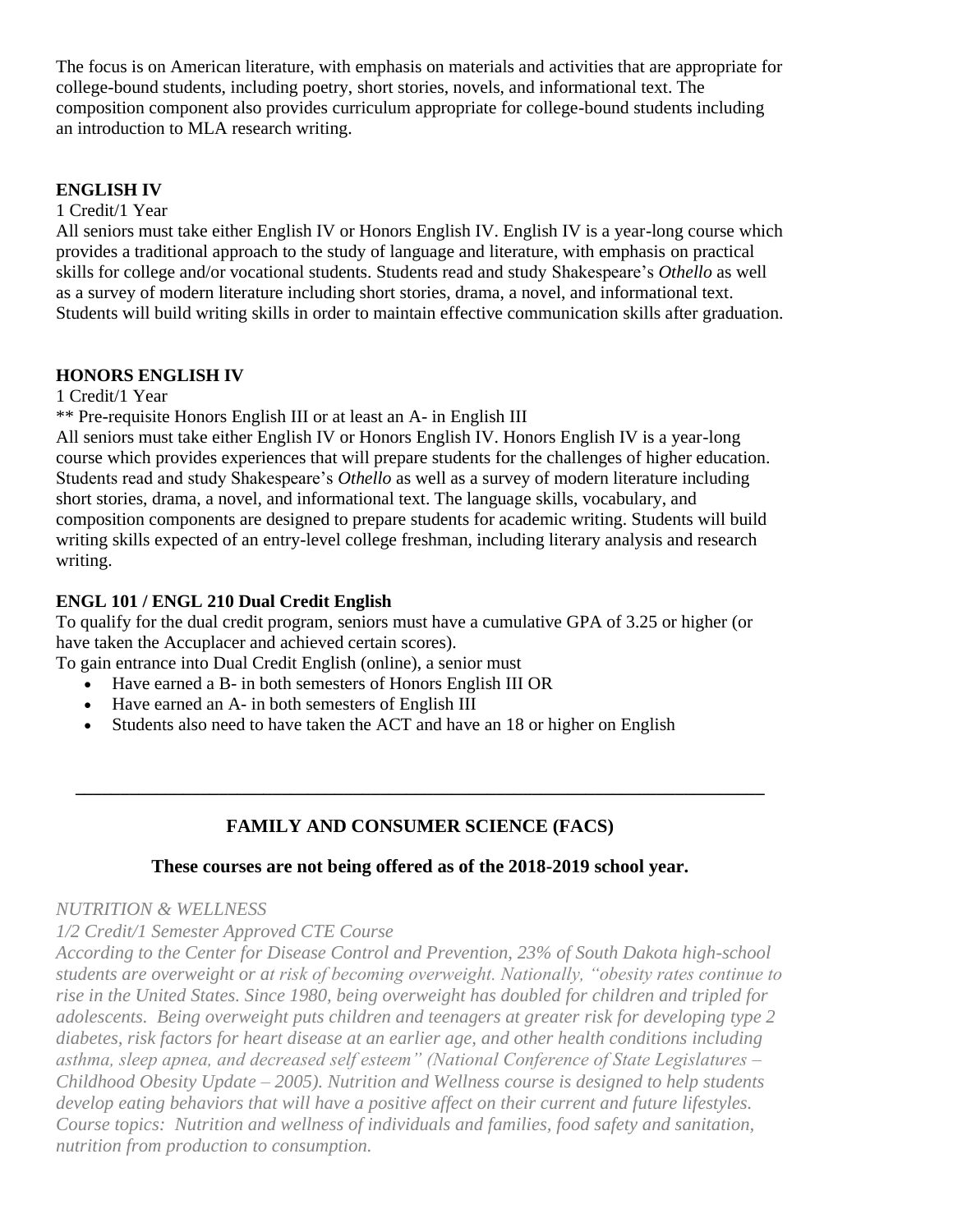#### *DIETETICS & NUTRITION*

#### *1/2 Credit/1 Semester Approved CTE Course*

*Employment of dietitians is expected to grow about as fast as the average for all occupations through 2012 as a result of increasing emphasis on disease prevention through improved dietary habits. Public interest in nutrition and increased emphasis on health education and prudent lifestyles will also spur demand, especially in management. In addition to employment growth, job openings will result from the need to replace experienced workers who leave the occupation. Course Topics: Career paths and careers in dietetics and nutrition, Societal trends impacting dietetics and nutrition careers, Current nutrition concerns and trends, Menu planning for others to meet individual needs, Food safety and sanitation.*

#### *SERVING FAMILIES & COMMUNITIES (FAMILY LIVING)*

*1/2 Credit/1 Semester Approved CTE Course*

*\*\*Prerequisite Juniors or senior status*

*The first part of the class we focus on I, me, and myself. Topics studied are personality, development, families and trends, roles of family members, and various relationships. Part of this class is being Secret Santa's and shopping for families for Christmas.*

#### *SKILLS FOR PARENTING*

*1/2 Credit/1 Semester Approved CTE Course \*\*Prerequisite Juniors or senior status*

*Parenting focuses on the variety of roles and responsibilities parents in our society assume. Students will examine parenting practices such as nurturing, communication, and guidance to develop knowledge and skills that will help them in parenting roles now and in their future. They will also examine the biological processes of parenting and the impact of lifestyle, emotional factors and technology on this process.*

#### *HUMAN DEVELOPMENT: PRENATAL TO TODDLER*

*1/2 Credit/1 Semester Approved CTE Course*

*\*\*Prerequisite Juniors or senior status*

*Understanding patterns, sequences, and stages of development is vital for guiding infant and toddler to make informed decisions. Due to an increasing number of working parents and a need for highly qualified educators, trained personnel in the childcare field are in demand. Human development knowledge is essential for individuals seeking a career in education, health, medical and human service professions, and many other careers involving working with infant and toddler. Topics Covered: Human development theories, Influences on human growth and development, Prenatal development, pregnancy and child-birth, Physical, intellectual, emotional, and social development of infants and toddlers*

## **FINE ARTS**

#### **Band**

#### ½ Credit per Semester

This ensemble meets five days per week. Members are to be in attendance for all rehearsals. There are two lessons required of band members each quarter. Lesson instruction focuses on the advancement of musicianship, technical skills and performance preparation. The band performs multiple times a year for concert, marching band events, contests and pep band performances. Performance attendance is mandatory. Students receive grades based upon the grade point system established for the high school. Students are evaluated on their rehearsals, lessons,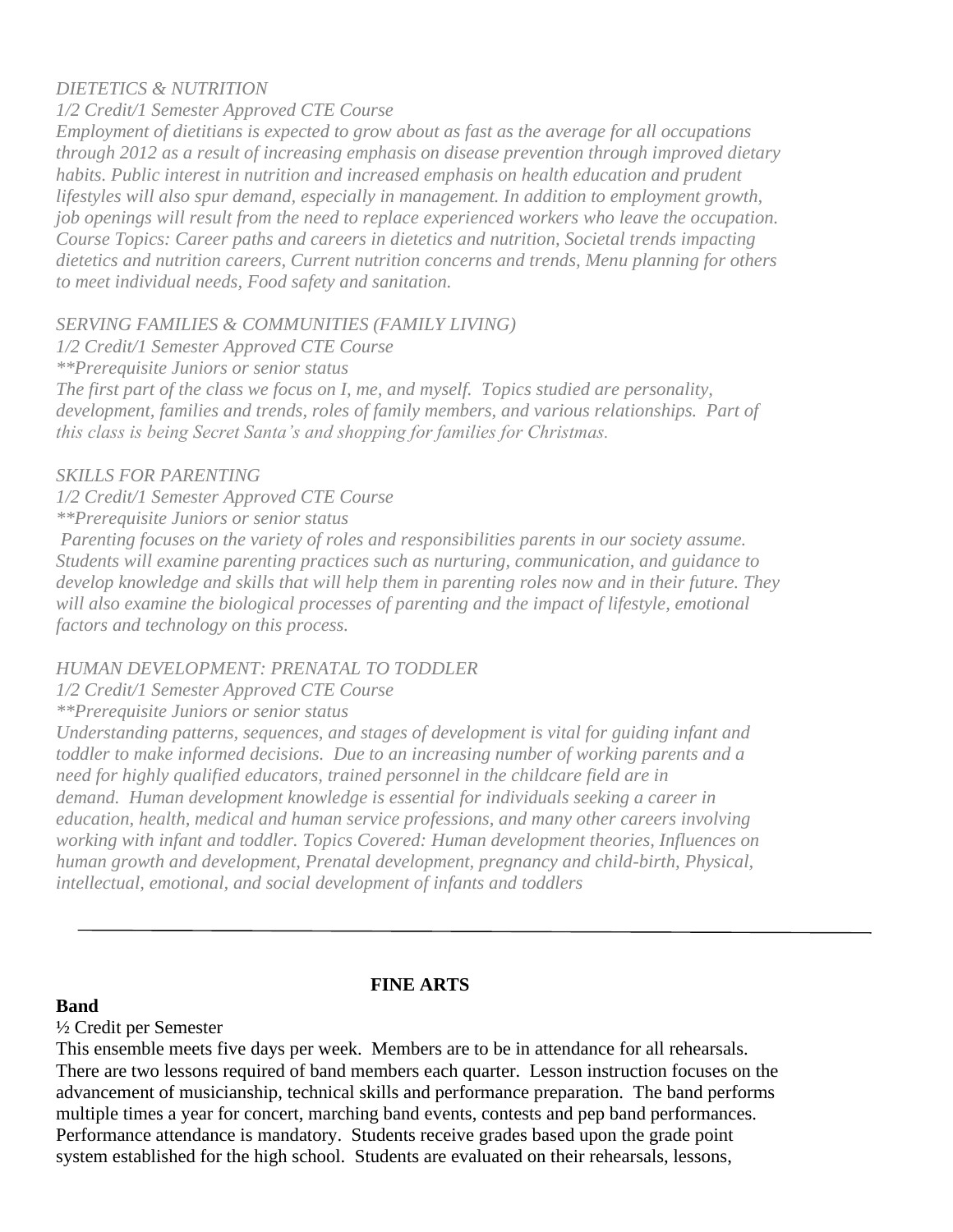performances, attendance and musicianship skills. Each member of high school band will participate in concert band, pep band and marching band. *Updated 1/30/2014*

#### **Jazz Band**

#### ¼ Credit per Year

The High School Jazz Band is an ensemble that meets/rehearses twice a week as decided through scheduling at the administrative level. The rehearsal time is from 7:15am-8am each of these days. Jazz band will perform throughout the year for various concerts and competitions/festivals. This course offers students an opportunity to study and apply improvisational techniques, music theory and the history of jazz. The grade will be earned based on rehearsals, performances, and any possible written assignments or projects as decided upon by the director. Jazz Band will not count as one of the six required classes to be taken throughout the school day.

#### **CHOIR**

1/2 Credit/1 Semester

Vocal ensemble meets 5 days per week. Through the performance of music, students develop confidence, self discipline, and the ability to work with others. Using the fundamentals of vocal technique, a wider vocal range, and correct habits of phrasing, students will increase interpretive powers, critical thinking skills and musicianship. The students will integrate prior knowledge and personal experiences into a variety of endeavors. These endeavors will be in reference to the selected repertoire being prepared for Region I music contests, at least 3 concerts, Homecoming Coronation, and any other performances that occur throughout the school year. Performance attendance is mandatory. If necessary, the director has the right to audition if program numbers exceed capacity limits. Final grades are based on rehearsal skills, vocal lessons (3 per quarter), and performance attendance.

#### **SHOW CHOIR**

#### 1/4 Credit/1 Year

Show Choir is a vocal music ensemble that meets every Monday and Thursday from 7:15am to 8:00 am. In order to learn choreography, a few rehearsals will be held on days we don't have school. This ensemble performs throughout the 2nd semester at selected school events, music concerts and show choir invitationals, therefore, 9-12th grade Choir students involved in this ensemble must make a full year commitment. This course offers students a chance to perform and polish their singing skills, learn choreography, and build performance skills. If necessary, the director has the right to audition to set the choir balance. Final grades are based on rehearsal participation, singing grades and performances.

#### **BAND/CHOIR COMBINATION**

#### ½ Credit per Semester

Students interested in taking both Band and Chorus in the same semester may do so. Students will attend both ensembles each day as the classes are paired together during the same class period. Students will spend approximately half of the class period in each ensemble. Students will earn  $\frac{1}{4}$  credit for band and  $\frac{1}{4}$  credit for chorus per semester.

#### **MUSIC APPRECIATION**

 $\frac{1}{2}$  Credit Per Semester (can take  $1<sup>st</sup>$ ,  $2<sup>nd</sup>$  or both semesters)

Music Appreciation is open to all students. A non-performance class, the purpose of this course is to increase students' musical awareness and give students the tools to actively listen to,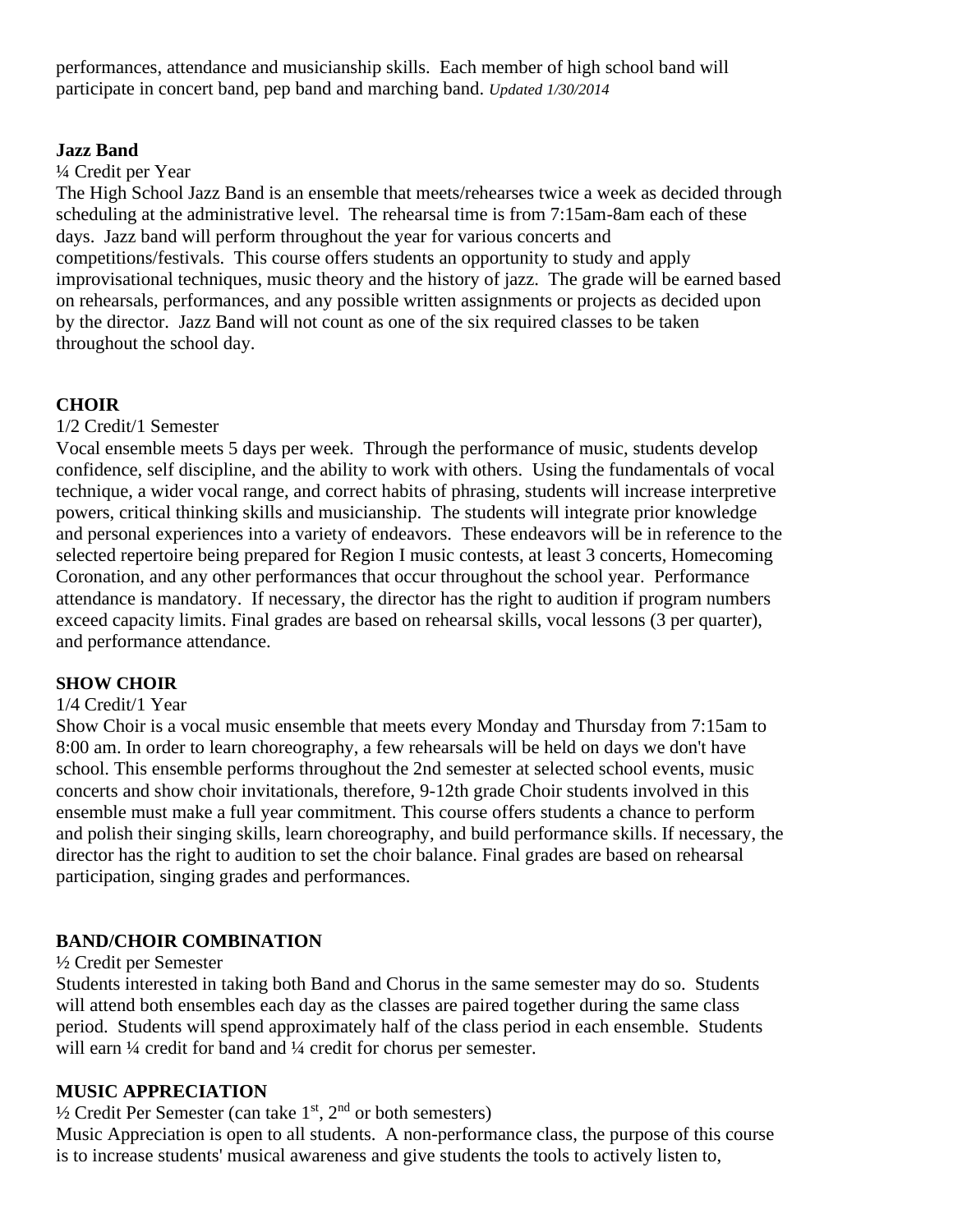discuss, and critique various styles of music. The first portion of the course will focus on learning the basic elements of music: Melody, Rhythm, Harmony, Form, Texture, Tempo, and Dynamics. Using appropriate music vocabulary, students will study and discuss a variety of musical genres, including Classical, Rock, Musicals, Opera and World Music. Genres could vary based on student interest.

#### **CREATIVE ART I**

#### 1/2 Credit/1 Semester (Fall)

This class is the first course offered for students to fully engage in art and explore the elements of art and design. Media or materials that may be used throughout the semester include: graphite pencil, charcoal, colored pencil, oil pastels, watercolors, acrylic paints, collage, and more! Some projects and activities students will engage in throughout the semester include: art projects with a special focus on 2-D works, artist studies, reading, writing, research, art shows, quizzes, critiques, and more. Students must complete a semester project for this course.

### **CREATIVE ART II**

1/2 Credit/1 Semester (Spring)

\*\*Prerequisite Art I

This class is the second course offered for students to fully engage in art and explore the principles of art and design. Media or materials that may be used throughout the semester include: drawing, paper sculpture, cardboard sculpture, weaving, paper mache, clay, mixed media, and more. Some projects and activities students will engage in throughout the semester include: art projects with a special focus on 3-D works, artist studies, reading, writing, research, art shows, quizzes, critiques, and more. Students must complete a semester project for this course.

#### **CREATIVE ART DRAWING**

1/2 Credit/1 Semester (Fall)

#### Prerequisite: none

This class focuses around different styles of drawing. Students will explore different media and learn how to capture value using black and white and color. Students will spend a majority of time practicing techniques and developing their own personal drawing styles. Projects will be based around learning the elements of art and the principles of design. Students are required to do weekly sketches in a sketch book. Project grades are based on working through the process, effort, craftsmanship, and meeting the criteria for the specific project. Students will be exposed to different artists within this area of art with a new artist each week. Grades will be based on projects, quizzes, sketch books, group activities/critiques, research projects and written work. The semester final will be a project and a test that covers the artists of the week and classroom vocabulary.

## **MIXED MEDIA ART**

1/2 Credit/1 Semester (Spring)

Prerequisite: none

This course will examine ways to produce artwork by combining multiple media in the same artwork. Painting, drawing, ceramics, collage, and assemblage can be some of the media used during this class. Students will discuss the works of other mixed media artists throughout history. The students will engage in critical discussions of their own work and that of their classmates.

*CREATIVE ART PAINTING (2022-2023) 1/2 Credit/1 Semester (Fall)*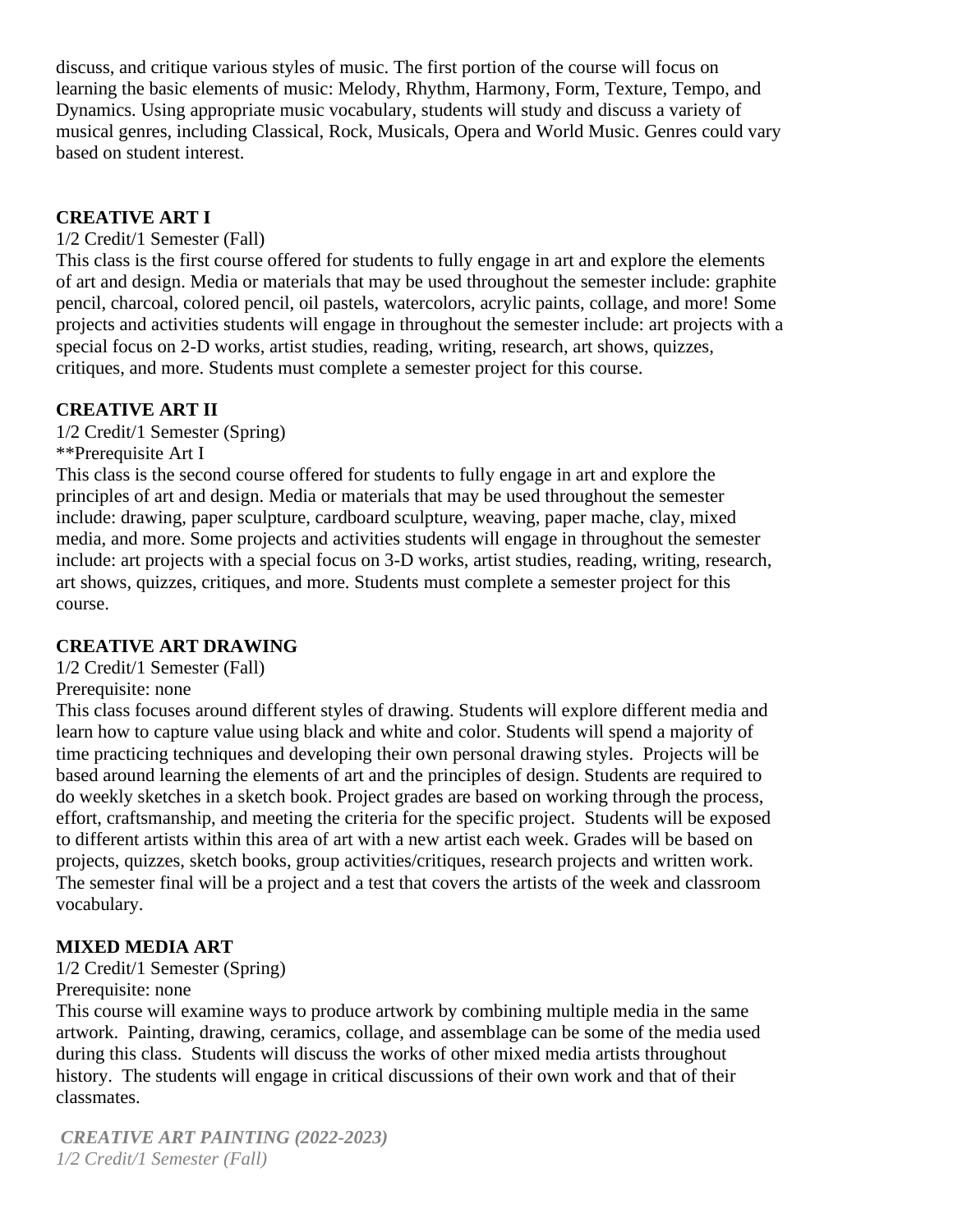#### *\*Class size limit 18*

*This class will explore different types of painting, as well as historically influential painters and painting theories. Media or materials that may be used throughout the semester include: watercolors, acrylic paints, and oil paints. Projects will be structured around different painting techniques and practical applications, such as color theory, wet-on-wet, impasto, plen air, mixed media, and more. Project subjects range from still life, landscapes, portraits, abstractions, and more. Some supplemental activities students will engage in throughout the semester include: artist studies, reading, writing, research, art shows, quizzes, critiques, and more. Students must complete a semester project for this course.*

#### *CREATIVE ART CERAMICS (2022-2023)*

*1/2 Credit/1 Semester (Spring)*

## *\*Class size limit 12 students*

*This class will explore different sculpture techniques, as well as pottery wheel techniques, to create 3-D artworks solely using clay as an artistic medium. Projects will be structured around different ceramic creation techniques and practical applications, such as pinch pots, coil construction, slab building, hand building, and pottery wheel. Ceramic glaze applications will also be a main focus of interest. The first half of the course is solely focused on learning and practicing the various building techniques through hands-on experience of each method, whereas the second half of the course is focused on art movements and conveying related personal artistic message through ceramic sculpture. Some supplemental activities students will engage in throughout the semester include: artist studies, reading, writing, research, art shows, quizzes, critiques, and more.* 

#### *ILLUSTRATION (2023-2024)*

#### *1/2 Credit/1 Semester (Fall)*

*This class will explore the concepts of art that tells a story or serves a very specific or practical purpose, tying in related art careers. Media or materials that may be used throughout the semester include: graphite pencil, colored pencil, sharpie, pen and ink, and more. Projects will be structured around different careers and illustration practical applications in relation to said careers. Careers studied and subsequent related projects may include: Book Illustrator, Storyboarder, Character Designer, Video Game Level Designer, Tattoo Artist, Product Designer, Fashion Designer, and more. Some supplemental activities students will engage in throughout the semester include: artist studies, art career studies, reading, writing, research, art shows, quizzes, critiques, and more. Students must complete a semester project for this course.*

#### *GRAPHIC DESIGN (2023-2024)*

*1/2 Credit/1 Semester (Spring)*

*This class will explore graphic design theories and concepts, as well as how to create functional, communicative computer-generated, static (2-D/nonmoving) graphic designs that may serve a multitude of purposes. This course will primarily involve creation of digital designs via a computer, though in some cases traditionally-produced artwork may be scanned in to use as design elements. Projects will be structured around the different design aspects involved in creating a work of graphic design (Elements/Principles of Design, Image/Illustration Development, Photo Manipulation, Typography, Layout Design, Commercial Art, and Knowledge of the Consumer inclusive of Target Audiences). Projects may include: converting a drawing into a digital image, photoshopping yourself into a picture, recreating a famous logo*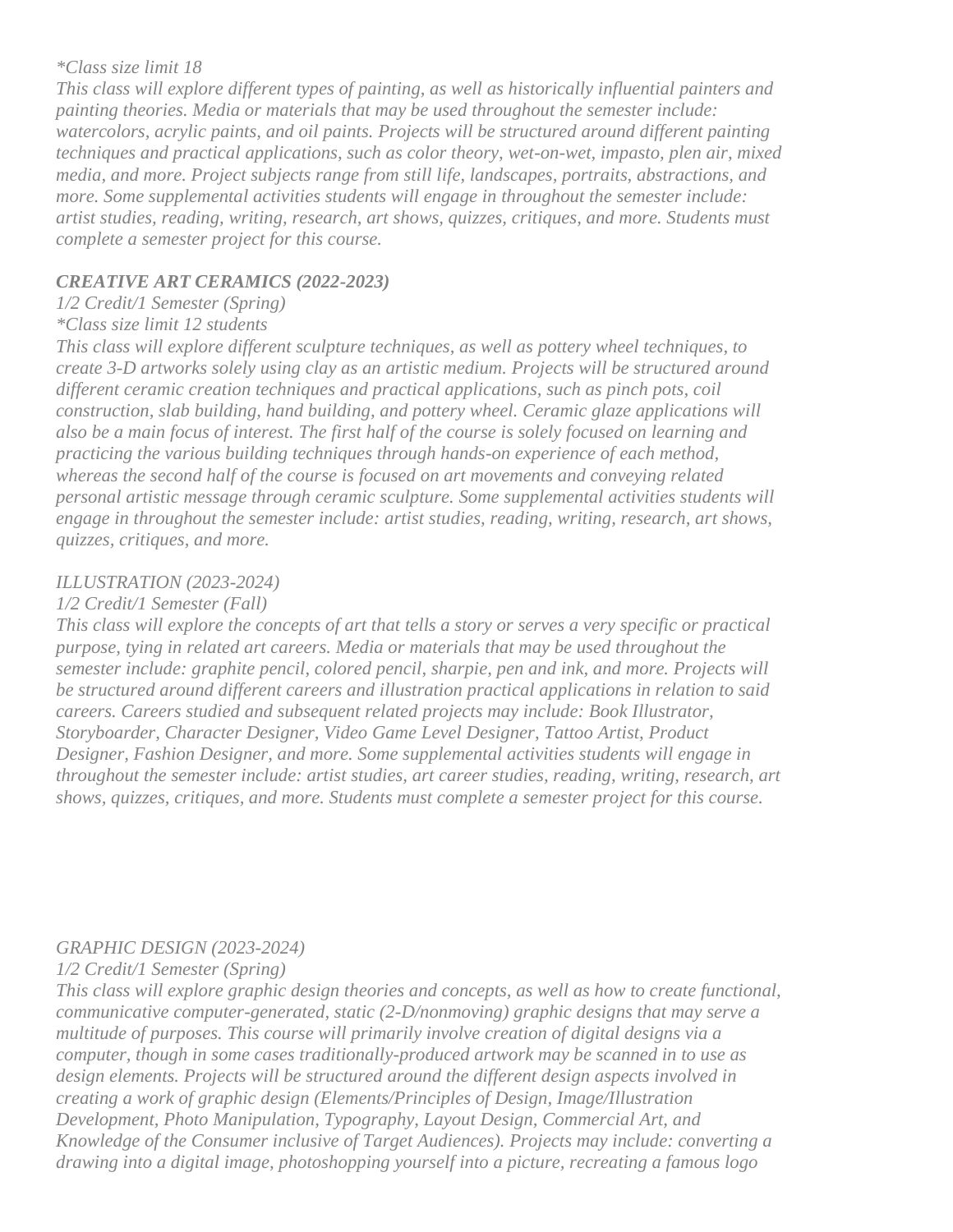*using limited resources, creating an advertisement for a favorite brand, typography illustration, social media marketing campaign, product packaging design, poster design, book cover redesign, brochure design, quote typography design, menu design, editorial design, resume design, and personal branding portfolio (inclusive of logo, business card, letterhead, website, etc.). Some supplemental activities students will engage in throughout the semester include: artist studies, art career studies, reading, writing, research, art shows, quizzes, critiques, and more. Students must complete a semester project for this course.*

#### **YEARBOOK**

Must be approved by the Yearbook Advisor

1/4 Credit/1Year

This is a fine arts credit. Students use Homeroom  $(8:15 - 8:30)$  to meet with their advisor and receive direction. The desktop course will utilize computer software to create a design-oriented yearbook. Jostens Yearbook Avenue software is used to create yearbook pages and merges yearbook body copy, thus eliminating manual layout and design of the school's yearbook publication. There is also a heavy focus on different types of photography and practical applications for recording school events. Yearbook gives students an inside look into running a small business and designing, editing, and finalizing a published book. Students will learn and practice everything that goes into making a published book including: writing, editing, proofing, photography, design, and the use of publication software.

### **NEWSPAPER**

Must be approved by the Newspaper Advisor 1/4 Credit/1Year

This is a fine arts credit. Students use Homeroom to meet with their advisor and receive direction for article completion, editing, and design.

## **WORLD LANGUAGE**

**\_\_\_\_\_\_\_\_\_\_\_\_\_\_\_\_\_\_\_\_\_\_\_\_\_\_\_\_\_\_\_\_\_\_\_\_\_\_\_\_\_\_\_\_\_\_\_\_\_\_\_\_\_\_\_\_**

#### **SPANISH I**

1 Credit/1 Year

\*\* Suggested prerequisite of a C in Language Arts to obtain optimal success.

The Spanish I course is designed for secondary school students as an introduction to the language and culture of the Spanish-speaking world. Each student will attain an acceptable degree of proficiency in the four skills of listening, speaking, reading and writing of the Spanish language. These four skills will be presented within the context of the contemporary Spanishspeaking world and its culture. Homework and special projects will be assigned to enhance the learning and cultural experience of each student. Tests and quizzes will be administered in order to evaluate the student's progress. A good attitude, willingness to speak in the target languages, and working cooperatively will ensure success.

#### **SPANISH II**

1 Credit/1 Year

\*\*Prerequisite Spanish I and at least a grade of C in Spanish I or permission of Instructor. The Spanish II course is designed as a follow up to the first year level. This course will be offered to any secondary student who has successfully completed 2 semesters of the Spanish I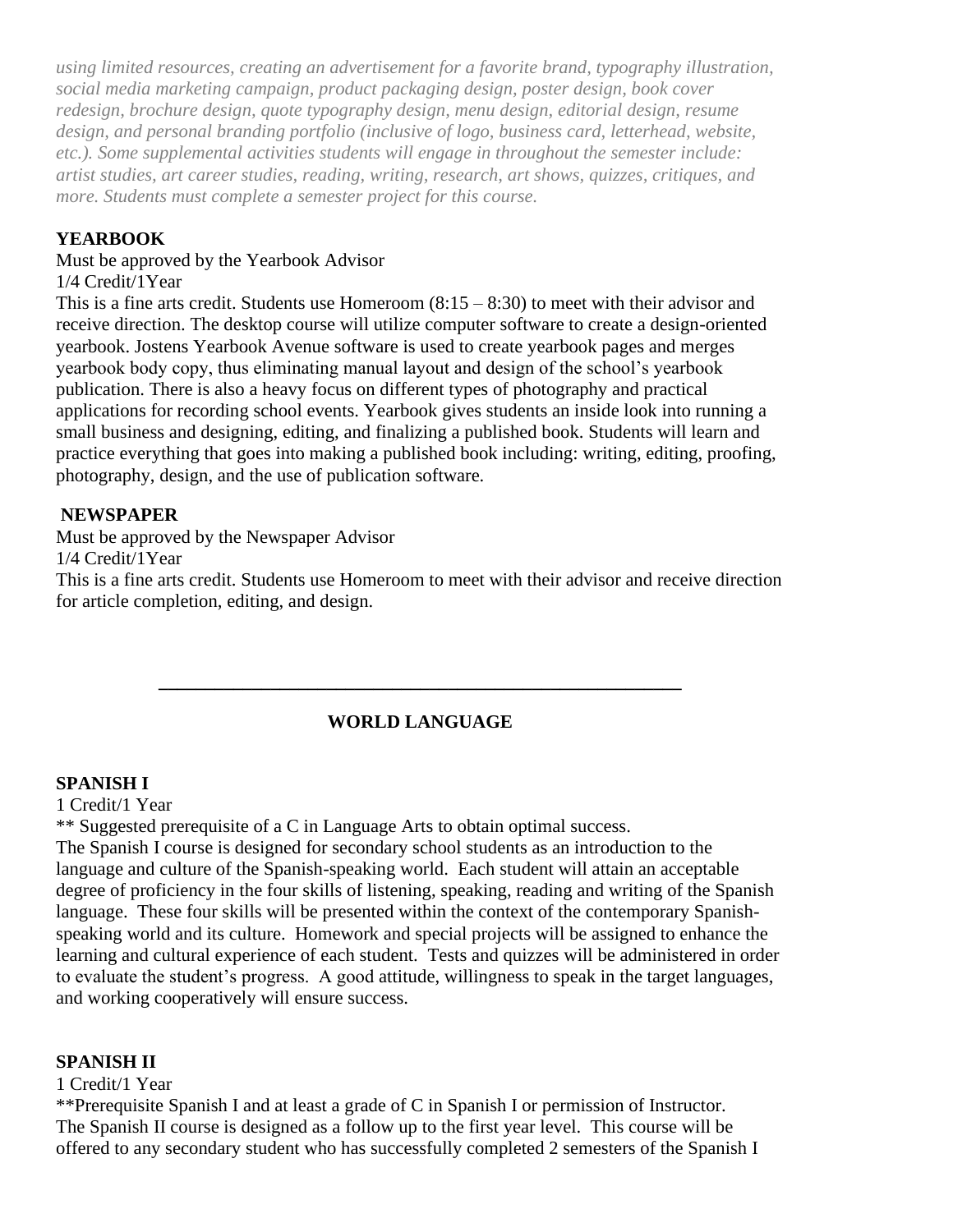level. The second level of Spanish will build upon the proficiency in the four skills of listening, speaking, reading and writing. The more complex structures of basic Spanish will have acquired a command of the key vocabulary and structures necessary for personal communication as well as an appreciation of the breadth and variety of the Spanish-speaking world. Homework and special projects will be assigned to compliment the curriculum. Both tests and quizzes will be a measure of the student's progress. A good attitude, willingness to speak in the target languages, and working cooperatively will ensure success.

#### **MATHEMATICS**

#### **ALGEBRA I**

1 Credit/1 Year

This is an introductory course in algebra. Students learn basic algebraic skills dealing with real numbers, equations, inequalities, polynomials, functions, problem solving, and the structure of algebra as a mathematical system. There is some review of basic computational skills. There are no prerequisites. The credit earned satisfies one credit of the EPJ math graduation requirements and also counts as a college entrance math course. The usual grade level is ninth, but the course is open to all grades. It is strongly recommended that all high school students take Algebra I before graduating.

\* Algebra I taken during the eighth grade year will be listed on the high school transcript, but will not count toward fulfilling the EPJ high school graduation requirements in mathematics. It will be included in the student's high school GPA(grade point average).

#### **ALGEBRA II**

Prerequisite: Geometry

1 Credit / 1 Year

Topics covered include basic properties of real numbers, exponents and radicals, rectangular coordinate geometry, solutions to linear and quadratic equations, systems of equations, inequalities, polynomials, factoring, rational expressions and equations, radical expressions and equations, complex numbers, and functions. This course is the third course in the Algebra I, Geometry, Algebra II sequence of courses to obtain the three math credits required for graduation. A major goal of this course is to prevent remediation at the post-secondary level and to prepare students who plan to attend a two-year program rather than a four-year college.

#### **ACCELERATED ALGEBRA II**

1 Credit/1 Year

Prerequisite: Algebra I

This course reviews skills learned in Algebra I and deepens the student's understanding of the underlying concepts. More advanced topics also are learned, such as working with polynomials, radical expressions, and imaginary numbers. This credit meets EPJ graduation requirements in math and also college entrance requirements. Students considering any post-high school education are encouraged to complete Accelerated Algebra II.

#### **GEOMETRY**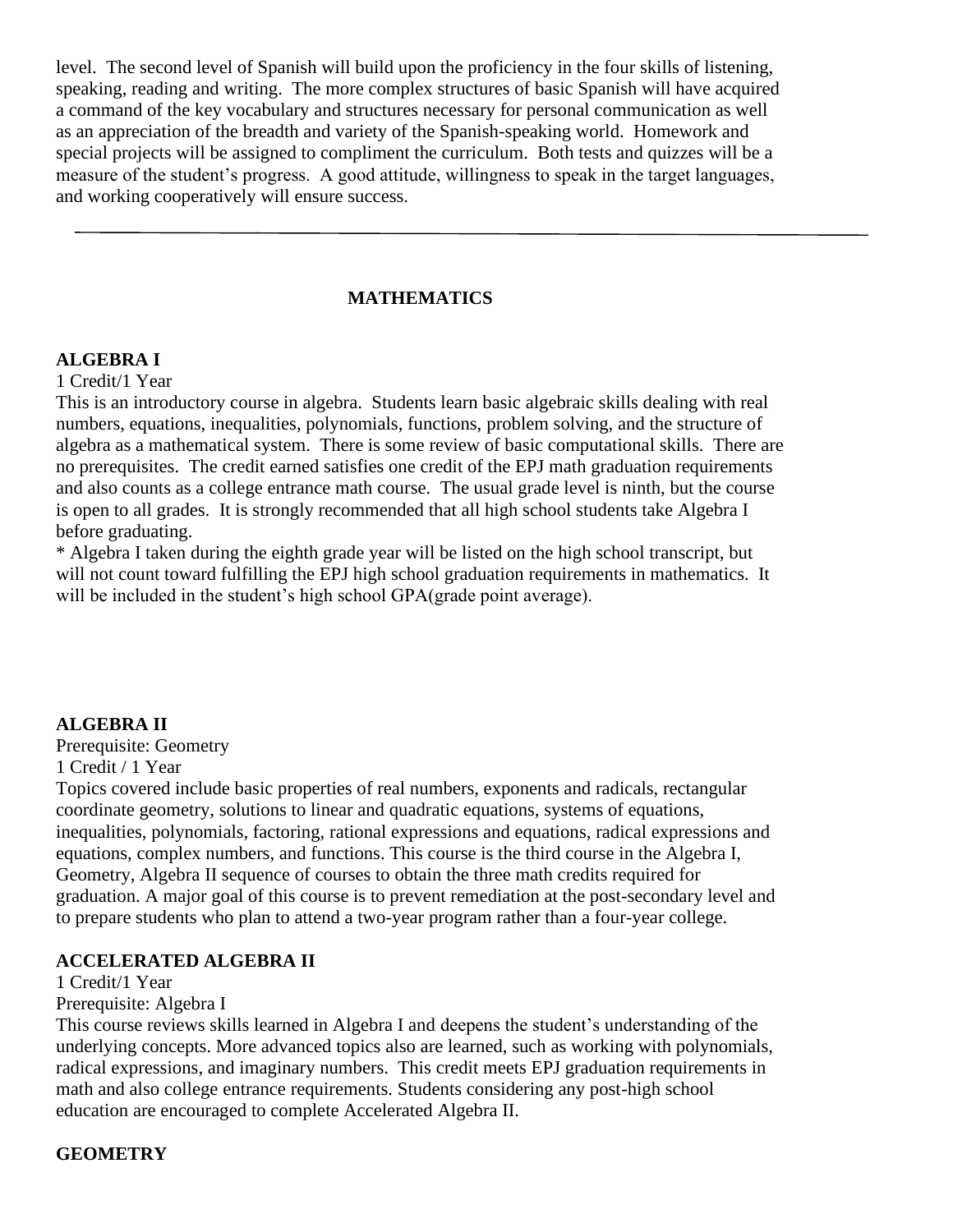1 Credit / 1 Year Prerequisite Algebra I

This course focuses on two dimensional shapes, three-dimensional figures, parallel and perpendicular lines, and all the parts, properties, and theorems that involve them. This course will also build upon the algebra concepts students have learned in Algebra I and apply them to geometric situations. The main difference between this Geometry and Accelerated Geometry will be that this course will not learn to build geometric proofs to the same extent as in Accelerated Geometry.

#### **ACCELERATED GEOMETRY**

#### 1 Credit/1 Year

Prerequisite: Accelerated Algebra II

Geometry is the study of points and how they evolve into geometric figures. This course will focus on the shapes, sizes and properties of these geometric figures. Geometry is one of the most integrated mathematics in our world, and pivotal to many fields including construction, design, and logic, to name a few. There are several types of geometries. The type we will study is Euclidean geometry, initially developed by Euclid, a Greek mathematician of about 300 B.C. Through this course, students will better understand the world around them through a geometric viewpoint, which involves proofs, theorems, geometry in professional practice, and logic.

### **PRE-CALCULUS**

1 Credit/1 Year

#### Prerequisite: Accelerated Geometry or Geometry

This course covers trigonometry and advanced algebra topics. In trigonometry, the trig functions are studied as circular functions and in right triangles. Algebra topics include solving and graphing functions to a degree greater than two, logarithms, polynomial inequalities, and an introduction to probability and statistics. Any student planning to attend college will find this course helpful in college math. Those pursuing careers in engineering, any medical field, business, or other math or science related fields are urged to take this class.

## **PROBABILITY & STATISTICS**

1/2 Credit/1 Semester (Fall)

Prerequisite: Pre-calculus

Probability is the study of the likeliness of an event occurring. Experiments are conducted and predictions are made based on the data and on theoretical probabilities. Statistics is the science of collecting and analyzing data and turning that data into information. Tables, graphs, and charts are constructed, read, and interpreted. This course is intended for those students wishing to have five years of college-prep math courses. It does NOT replace Pre-calculus for those planning to go on to college or tech school. It is an additional available upper level math class.

#### **CALCULUS**

1/2 Credit/1 Semester (Spring)

Prerequisite: Pre-calculus

Calculus is a combination and extension of concepts studied in Algebra I, Algebra II, Geometry, and Pre-calculus. Topics and skills learned in these math classes are used to extend the realm of mathematical learning. There are two main problems in calculus: the tangent line problem and the area problem. This course is designed as an introduction to Calculus I that many students will take in college. Students who have successfully completed Pre-calculus during their junior year are encouraged to take this course in preparation for college mathematics.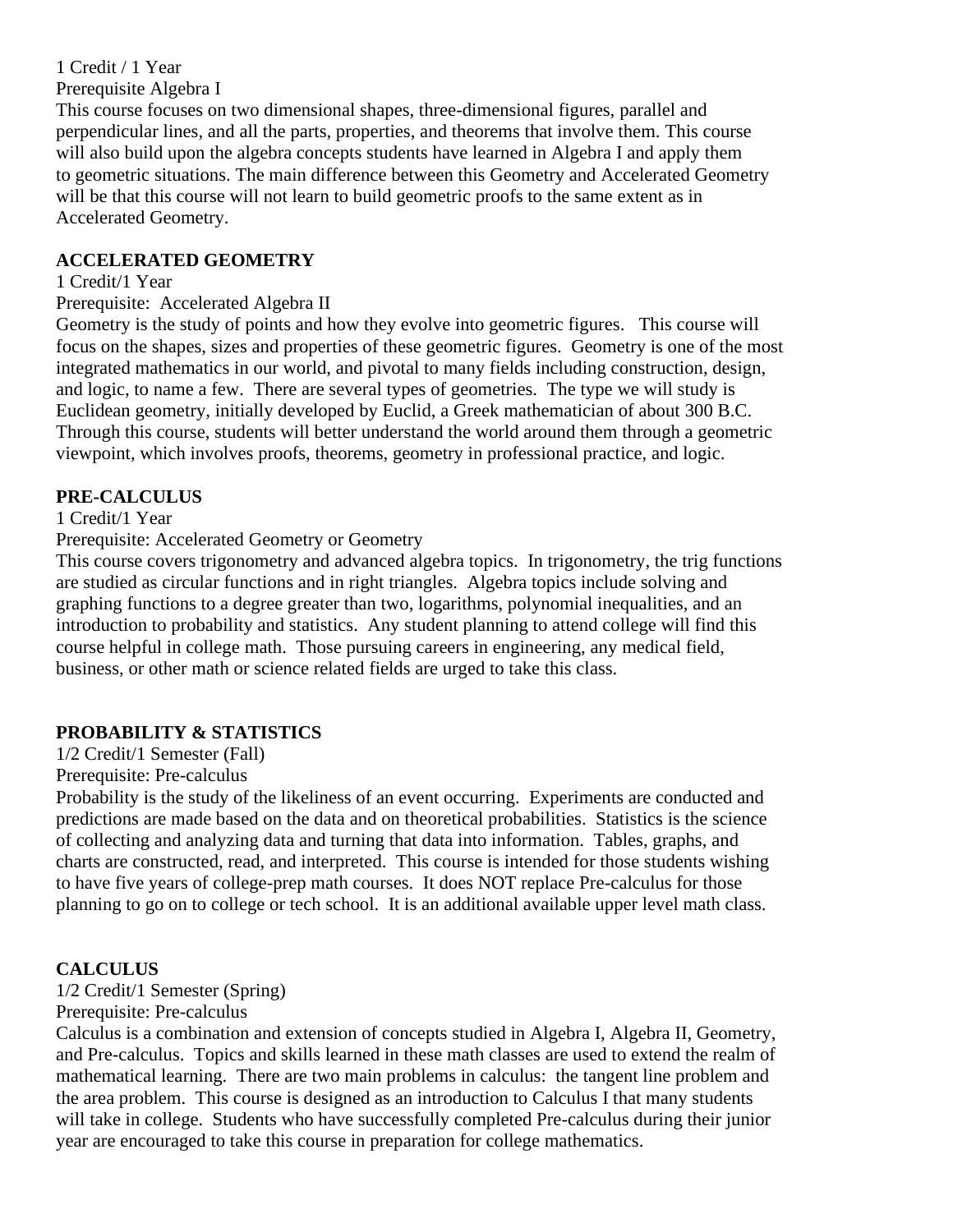## **PHYSICAL EDUCATION**

\*\*\*Students can take up to 4 semesters (2 credits) of Physical Education.

#### **TEAM SPORTS (FORMERLY PHYSICAL EDUCATION)**

1/2 Credit/1 Semester (This class may be repeated.)

This course is designed to integrate a variety of activities into students' lives. All activities covered in the class are activities that students will be able to participate in during their adult lives. Each unit will be approximately four weeks long concluding with a week in the classroom coving a topic related to first aid.

#### **WEIGHT TRAINING**

1/2 Credit/1 Semester (This class may be repeated.)

This course is designed to develop and increase muscular strength and cardiovascular endurance. The main objective is to teach students how to maintain a healthy body with regular exercise. Major activities include: weight lifting, plyometrics, aerobic exercise and circuit training. Students will be evaluated by classroom performance, attitude, behavior and participation. Weekly lifting sheets and frequent physical tests will monitor progress.

#### **FITNESS FOR LIFE**

1/2 Credit/1 Semester (This class may be repeated.)

Students will be involved in discovering what lifetime fitness is all about. Students will be involved in various physical activities with a wide variety of ranges. Activities will involve cardiovascular fitness, flexibility, strength training, and muscular endurance. Students will also learn self assessment techniques that will help students build a fitness program and use it in planning their own program.

#### **ECOLOGY**:

#### 1 Credit/1 Year

This is a year long science elective offered to juniors and seniors. Ecology is the study of complex interactions between humans and their environments. The following is a list of the content covered in Ecology:

#### **1st Semester:**

- **Chapter 1: Introduction to Environmental Science** addresses how scientists uncover, research and solve environmental problems
- **Chapter 3: Earth's environmental systems** addresses how the nonliving parts of Earth's systems provide the basic materials to support life
- **Chapter 4: Population Ecology** addresses how changes in population size relates to environmental conditions
- **Chapter 5: Evolution and Community Ecology** addresses how organisms affect one another's survival and the environment

## **SCIENCE**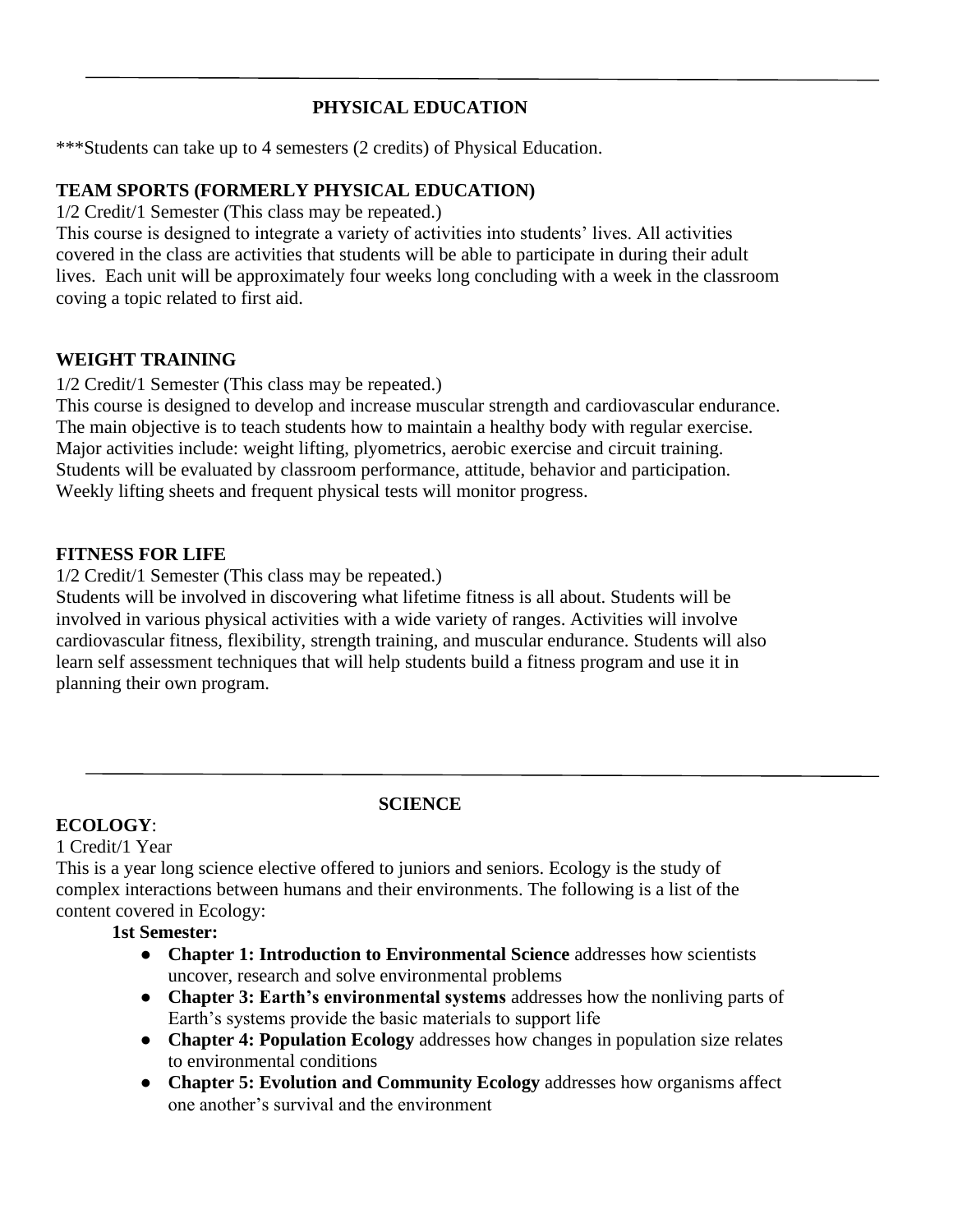● **Chapter 6: Biomes and Aquatic Ecosystems** addresses how the environment affects where and how an organism lives. Students will dissect a starfish during this chapter.

### **2nd Semester:**

- **Chapter 8: Human Populations** addresses how the growing human population affects the environment
- **Chapter 13: Mining Resources and Mining** addresses at what point do the mining costs outweigh the benefits. A study of the rock cycle, mineral and rock identification is also a part of this unit.
- **Chapter 14: Water Resources** addresses water quality studies, use and pollution.
- **Chapter 15: The Atmosphere** addresses air quality and identifies indoor and outdoor pollutants, health risks associated with air pollution and in depth look into "Green Vehicle" usage.
- **Chapter 18: Renewable Energy Alternatives** addresses what are the potential uses and limitations of renewable energy. Students will design and test wind turbines during this chapter and take an in depth look into alternative energy sources such as biomass, geothermal, hydropower, solar, wind and energy from hydrogen.

Assessment for this course may be, but is not limited to the following: daily quizzes, lab work, projects, presentations, interactive notebooks and chapter tests.

## **BIOLOGY: ADVANCED STUDIES (ANATOMY/PHYSIOLOGY)**

## 1 Credit/1 Year

This is a science elective offered to seniors. Advanced Biology is the study of human anatomy and physiology. It is a one-year course that will cover the following chapters: **Semester 1**

- **Chapter 1: The Human Body-An Orientation** will cover the levels of structural organization, homeostasis and the language of anatomy
- **Chapter 3 Part 1:** Cells and Tissues will be an overview of the cellular basis of life looking at the anatomy of the cell, and cell physiology which will include membrane transport, cell division and protein synthesis
- **Chapter 3 Part 2:** Body tissues will study the 4 basic tissue types and tissue repair
- **Chapter 4: Skin and Body Membranes** will focus on the integumentary system and the developmental aspects of the skin and body membranes. Students will take an in depth look at skin cancer and ways to prevent it.
- **Chapter 8: Special Senses** will study the anatomy and physiology of the eye, ear, and sense of smell and taste. Students will dissect the cow eye during this chapter and listen to a guest speaker on Optometry Semester 2
- **Chapter 5: Skeletal System** will be an overview of the bones and joints with an in depth look at learning many of the bones and bone markings
- **Chapter 6: Muscular System** studies muscle functions and activities as well as the associated muscle movements. Students will be required to learn several of the major muscles.
- **Chapter 10: Blood** will look at the composition and function of blood, and research a variety of blood disorders
- **Chapter 11: Cardiovascular System** studies the anatomy and physiology of the heart, and blood vessels. Students will dissect deer hearts this chapter and trace the flow of blood through the heart.
- **Chapter 13: Respiratory System** studies the anatomy and physiology of the respiratory system, taking a look at several respiratory disorders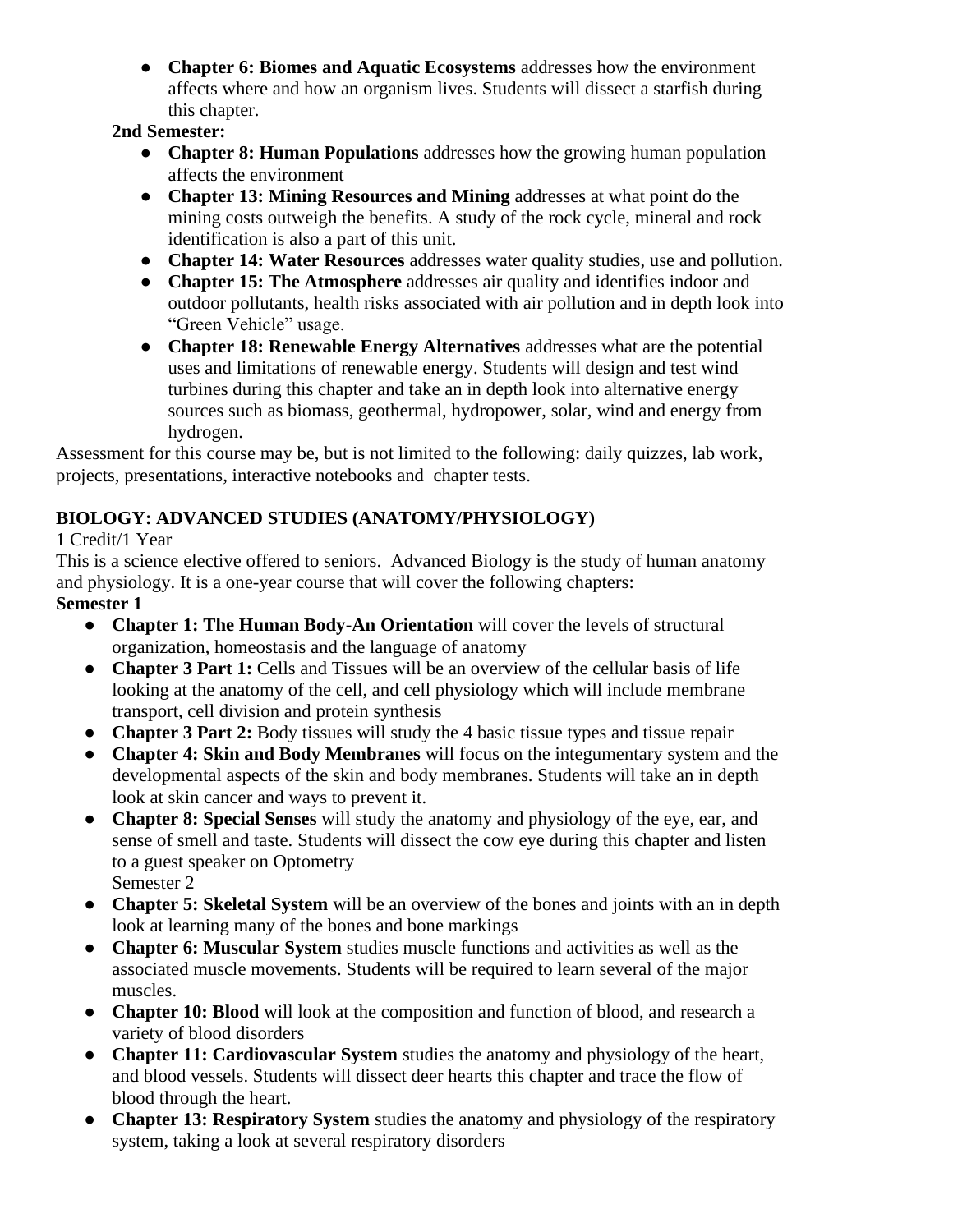- **Chapter 14: Digestive System and Body Metabolism** will cover the functions of the digestive system and look into nutrition and the harmful effects of energy drinks
- **Chapter 15: Urinary System** focuses on the anatomy of the kidneys, ureters, bladder and urethra as well as the developmental aspects of the urinary system
- **Fetal Pig Dissection**--at the end of the year, students will dissect the fetal pig tying together all of the body systems that were covered all year

Assessment for this class may include, but is not limited to daily quizzes, lab work, projects, interactive notebooks presentations, dissections, and chapter tests. This class will also focus on health careers and attend a SCRUBS camp and tour the Gross Anatomy Lab at USD.

## **BIOLOGY**

#### 1 Credit/1 Year

This course is a required one-year program for sophomores. The course will provide the student with the skills necessary to understand how biology is a part of everyday life. Content of the course includes the following:

### **Semester 1**

- **Study of Life**--this unit will study the characteristics of life, the nature of science and methods of science
- **Classification**--this unit will study the classification system and take an in depth look at the domains and kingdoms. Students will do a long term leaf book project during this chapter
- **Bacteria/Viruses**--students will learn the differences between bacteria and viruses and how they replicate. Students will research a variety of viral and bacterial diseases and create a presentation on one.
- **Principles of Ecology**--this unit will look at organisms and their relationships with one another and the environment, cycling of matter and the flow of energy in an ecosystem
- **Communities and Ecosystems and Biodiversity and Conservation**--will be a unit looking at community ecology and biodiversity. Students will study the threats to biodiversity and ways to conserve it.
- **Cell Biology**--this unit will look at cellular structure and functions that will include a look at the cell theory, cell organelles and cellular transport

## **Semester 2**

- **Cell Reproduction**--this unit will look at cellular growth and division involving mitosis
- **Cell Reproduction part 2**--this unit will cover sexual reproduction involving meiosis and comparing it to mitosis. A study of chromosomal disorders will be a part of this unit.
- **Genetics**--students will learn Mendelian Genetics as well as complex inheritance and human heredity. Students will learn how to do a variety of punnett squares involving monohybrid crosses, dihybrid crosses, incomplete dominance, codominance and sex linked traits.
- **DNA/RNA**--this chapter is a study of molecular genetics learning about DNA and DNA replication, and Protein synthesis
- **Human Body Part 1 and Human Body Part 2**: this unit will be divided into 2 separate units covering all of the major body systems. Students will dissect the frog at the completion of these 2 units.
- **Plants**--this unit will be an introduction to plant structure and function.

Assessment for this class may include, but is not limited to daily quizzes, lab work, projects, interactive notebooks, presentations, dissections, and chapter tests.

## **PHYSICAL SCIENCE**

1 Credit/1 Year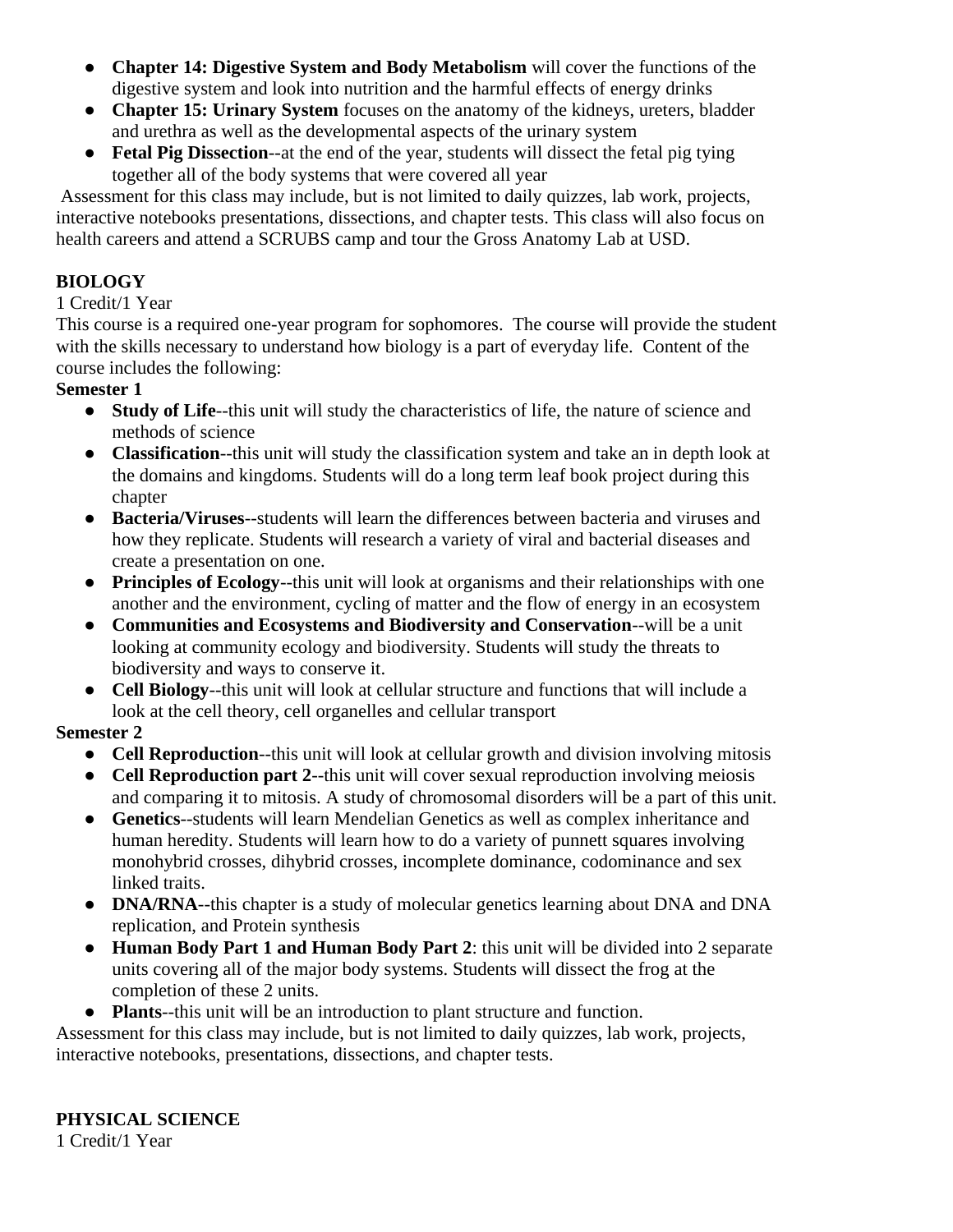This course is a required, one-year course for freshmen that provides them with background information relevant for other science courses. The materials covered include

- Semester 1:
	- **- Chapter 1: The Nature of Science**  $\rightarrow$  Methods, Conversions, Graphings, Technology
	- **Chapter 15: Classification of Matter** → Composition of Matter, Pure Substances, Mixtures, Properties and Changes (Physical and Chemical)
	- **Chapters 16 and 17: Properties of Atoms and the Periodic Table** → History of the atom and periodic table, atomic structure, Periodic Table (metals, nonmetals, mixed groups)
	- **- Chapter 18: Chemical Bonds**  $\rightarrow$  Stability, Types of bonds, Naming/Writing chemical equation
	- **- Chapter 19: Chemical Reactions**  $\rightarrow$  Balancing chemical equations, classifying equations, chemical reactions and energy
	- **- Chapter 21:** Solutions  $\rightarrow$  How solutions form, concentration and solubility, solubility graphs
	- **- Chapter 20: Radioactivity and Nuclear reactions**  $\rightarrow$  the nucleus, nuclear decays and reactions, radiation technologies and applications, disposal, nuclear disasters
- Semester 2:
	- **- Chapter 2:** Motion  $\rightarrow$  Describing motion, velocity, momentum, acceleration
	- **Chapter 3: Forces and Newton's Laws of Motion** → Forces, Newton's Laws of Motion, Using Newton's Laws (applications)
	- **- Chapter 4: Work and Energy**  $\rightarrow$  Work. power, simple machines, energy, conservation of energy
	- **- Chapter 5: Thermal Energy**  $\rightarrow$  Temperature, thermal energy, heat, conduction, convection, radiation, using thermal energy (engines)
	- **Chapters 9-11: Introduction to Waves, Sound, Electromagnetic Waves** → Nature of waves, properties and behaviors, Music, using sound, electromagnetic spectrum, radio communication
	- **- Chapters 6-7: Electricity and Magnetism**  $\rightarrow$  Electric charge and current, circuits, magnets. magnetism and electricity (electromagnets)

Approximately 1 laboratory investigation per chapter is performed to help students observe concepts first hand. Assessment for this course is based on homework, projects, quizzes, laboratory experiments, WAC and chapter tests.

## **PHYSICS**

1 Credit/1 Year

Prerequisite: Completed Algebra II.

This is a science elective offered to Juniors and Seniors. Physics studies the behavior of matter as the result of energy and forces. Gravity, electricity, magnetism, heat, light, waves and quantum physics are some topics studied. Approximately 1 laboratory investigation per chapter is performed to help students observe concepts firsthand. Assessment for this course is based on homework, projects, quizzes, laboratory experiments, WAC/RAC and chapter tests. This course will help those students planning on entering medical fields, engineering, computers or any other math/science area.

#### **CHEMISTRY**

1 Credit/1 Year Prerequisite: Taking or have completed either Algebra II or Geometry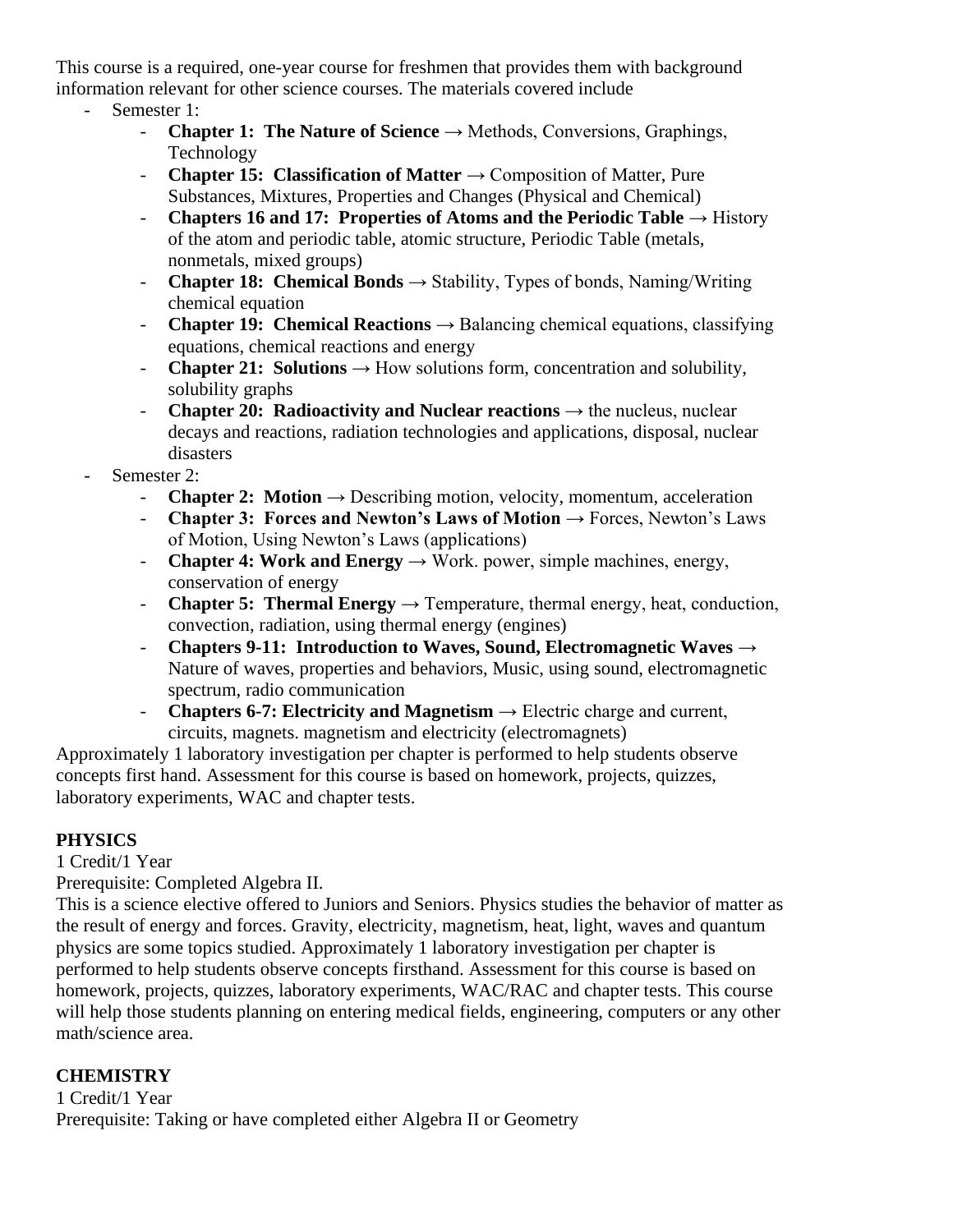This science elective, offered to Sophomores, Juniors and Seniors, emphasizes the development of critical thinking and problem solving skills. This is accomplished through the completion of the following chapters:

- Semester 1:
	- **Chapter 1: Introduction to Chemistry** → Matter, Methods, Research
	- **- Chapter 2: Analyzing Data**  $\rightarrow$  Units, Measurements, Dimensional Analysis, Graphing
	- **Chapter 3: Matter - Properties and Changes** → Physical and Chemical, Mixtures, Pure Substances
	- **- Chapter 4: Structure of the Atom**  $\rightarrow$  Atomic Scientists, History of the Atom, Nuclear Reactions
	- **- Chapter 5: Electrons in Atoms**  $\rightarrow$  Light, Energy, Waves, Electronic Configuration
	- **- Chapter 6: Periodic Table and Periodic Law**  $\rightarrow$  History of the PT, Classifying Elements, PT Trends
	- **Chapter 7: Ionic Compounds and Metals** → Ion Formation, Naming/Writing Ionic Compounds, Metallic Bonding
- Semester 2:
	- **Chapter 8: Covalent Bonding** → Naming/Writing Covalent Compounds, Lewis Structures, Geometry, Bonding
	- **Chapter 9: Chemical Reactions** → Reactions, Equations, Identification
	- **- Chapter 10: The Mole**  $\rightarrow$  Measuring Matter, Empirical and Molecular Formulas, Hydrates
	- **- Chapter 11: Stoichiometry**  $\rightarrow$  Stoich Calculations, Limiting Reactions, Percent Yield
	- **- Chapter 12: States of Matter**  $\rightarrow$  Gases, Liquids, Solids, Phase Changes
	- **Chapter 13:** Gases  $\rightarrow$  Gas Laws, Ideal Gas Law, Gas Stoich

Approximately 1 laboratory investigation per chapter is performed to help students observe concepts firsthand. Assessment for this course is based on homework, projects, quizzes, laboratory experiments, WAC and chapter tests. This course will help those students planning on entering medical fields, engineering, or any other math/science areas.

## **ADVANCED CHEMISTRY**

1 Credit/1 Year

Prerequisite: Have successfully completed Chemistry.

This is a science elective that is typically a Senior level class, but can be taken by Juniors who completed Chemistry as Sophomores. Advanced Chemistry studies

- Semester 1:
	- **Review Chapter**: Reviewing concepts from previous Chemistry course
	- **- Chapter 14: Mixtures and Solutions**  $\rightarrow$  Types of Mixtures, Concentrations, Colligative Properties
	- **Chapter 15: Energy and Chemical Change** -> Energy, Heat, Thermochemical Equations, Reactions
	- **- Chapter 16: Reaction Rates**  $\rightarrow$  Rate Laws, Factors affecting reaction rates, reaction mechanisms
	- **- Chapter 17: Chemical Equilibrium**  $\rightarrow$  Equilibrium constants and equations, factors affecting equilibrium, equilibrium shifts
	- **Chapter 18: Acids and Bases** → Properties, Naming/Writing, Strengths, Neutralization, pH, pOH
- Semester 2: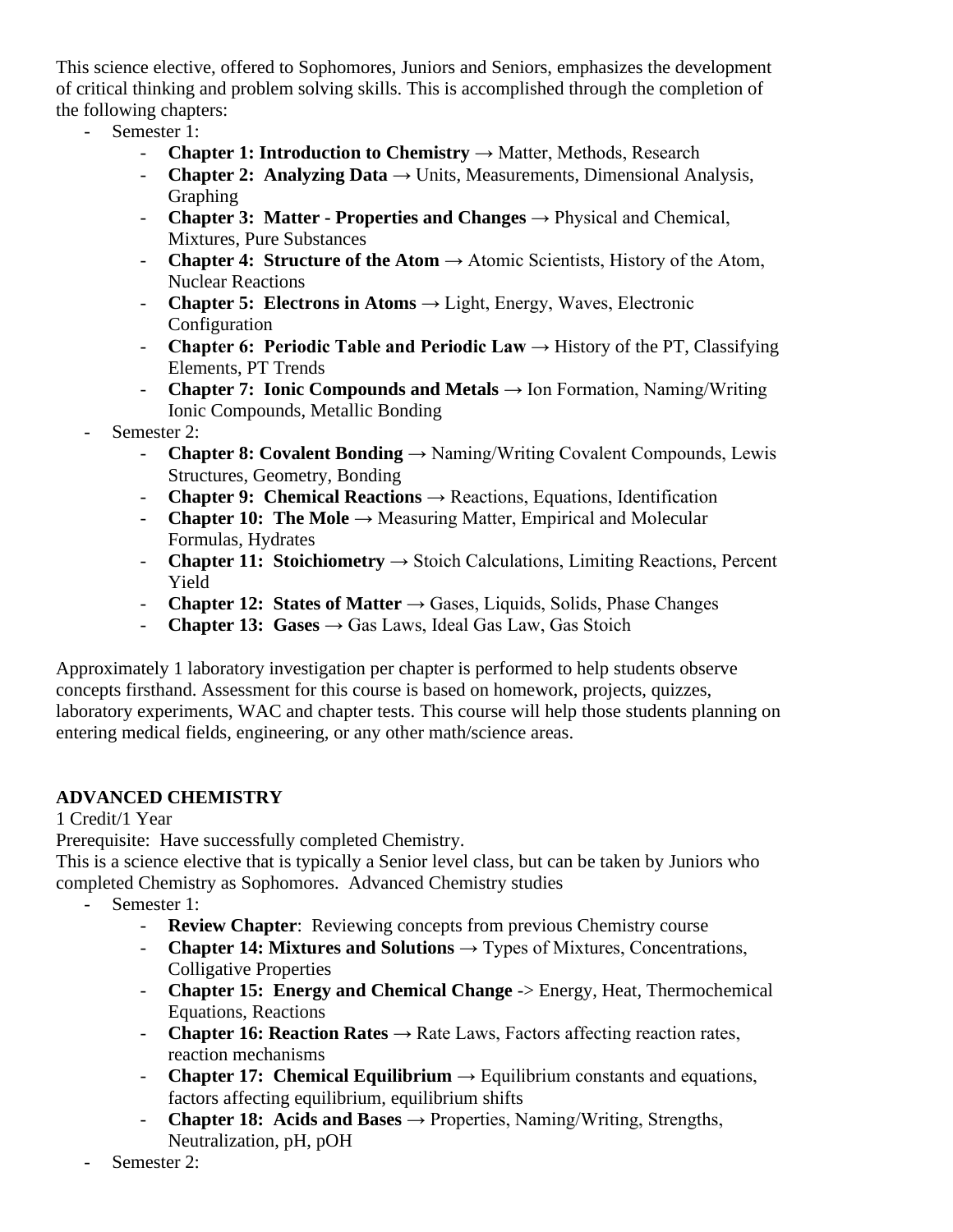- **Chapter 19: Redox Reactions** → Oxidation, Reduction, Balancing Redox Equations
- **- Chapter 20: Electrochemistry**  $\rightarrow$  Voltaic Cells, Batteries, Electrolytes
- **Chapters 21-22: Organic Chemistry** → Hydrocarbons, Substituted Hydrocarbons, Organic Reactions, Polymers
- **Chapter 23: Biochemistry** → Proteins, Carbohydrates, Lipids, Nucleic Acids, Metabolism
- **Chapter 24: Nuclear Chemistry** → Radiation, Decay, Reactions, Application and Effects of Nuclear Reactions

Approximately 1 laboratory investigation per chapter is performed to help students observe concepts firsthand. Assessment for this course is based on homework, projects, quizzes, laboratory experiments, WAC and chapter tests. This course will help those students planning on entering medical fields, engineering, or any other math/science areas

#### **SOCIAL SCIENCE U.S. GOVERNMENT COMPREHENSIVE**

1/2 Credit/1 Semester (Spring)

This is a required course for seniors. American government is designed to acquaint the students with the skills and knowledge necessary to function in today's society. It covers the history of the American form of government, the Constitution, political parties, elections, voting, the three branches of the United States national government, state and local governments and various current topics relevant to our society. The students are required to take tests, quizzes, and do two or three homework assignments per week. Possible field trips, such as government days and the South Dakota Supreme Court sessions, and guest speakers are utilized in class as a way for students to see firsthand the various workings of our national, state and local government. Current events are also stressed to understand today's world and the important issues facing it.

- Unit 1-Foundations of American Government
- Unit 2-The Legislative Branch
- Unit 3-The Executive Branch
- Unit 4-The Judicial Branch

## **ECONOMICS**

## 1/2 Credit/1 Semester (Fall)

This is a required course for seniors. Consumer Economics is a semester long course which will focus on developing financial literacy. Topics within the course are as follows: budgeting, banking services, sources of credit, consumer loans, taxes, insurance, and investments. The course will draw from the "Personal Finance" content standards as adopted by the South Dakota Department of Education. Assessment will take the form of daily work, activities, quizzes, exams, and a semester exam.

- Paycheck & Budget
- Banking
- Credit
- ID Theft
- Purchasing a Car & Insurance
- $\bullet$  Housing Rentals & Insurance
- Post-Secondary Planning/Financing

## **MODERN UNITED STATES HISTORY**

1 Credit/1 Year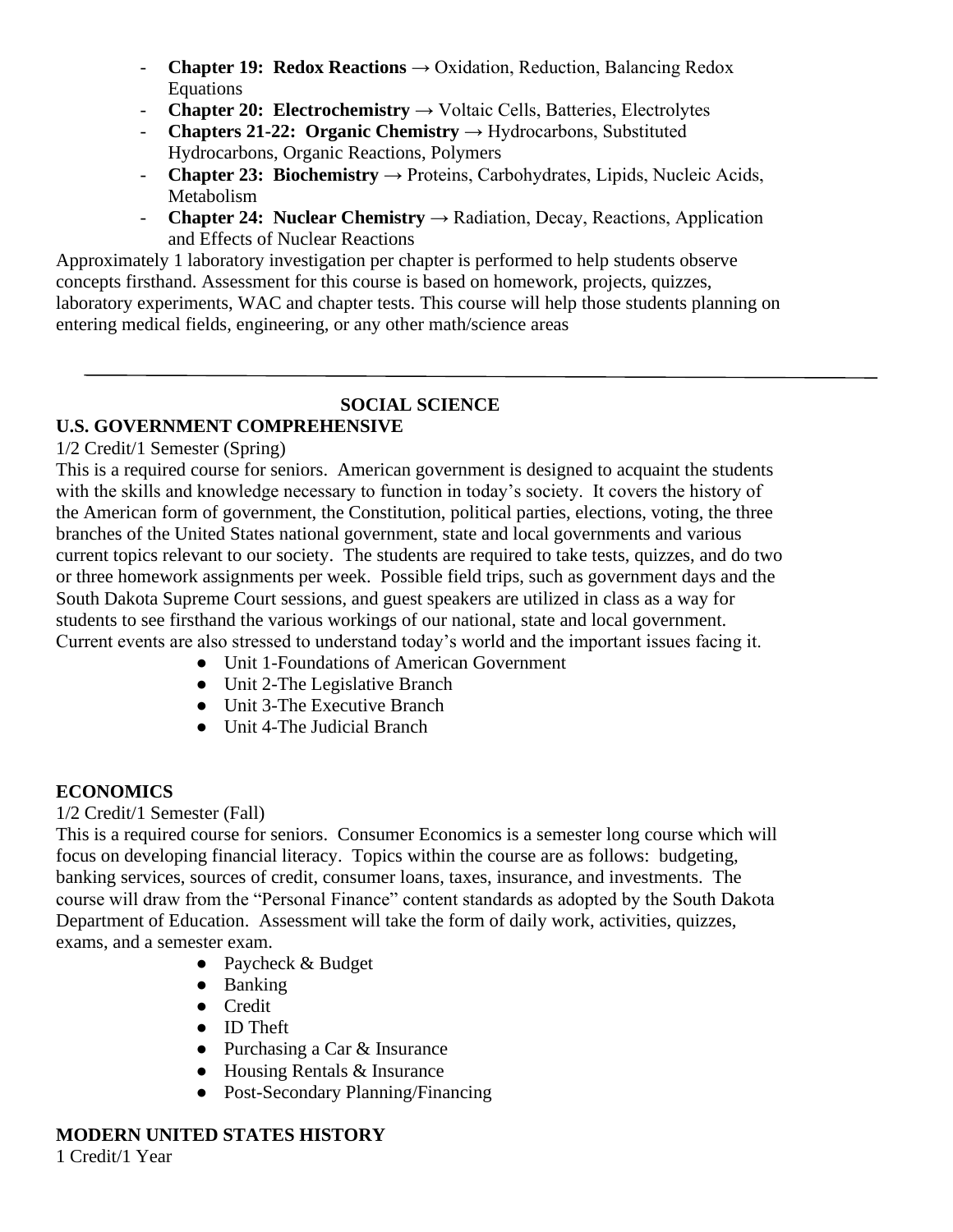United States History is a required course for juniors. The class covers a general overview of the history of the United States. The first semester will cover: the Civil War, 9/11 Attacks, Immigration and Urbanization, The South and West Transformed, The Progressive Era, The USA Becoming a World Power, World War I, The Twenties and The Great Depression. Second semester will cover The New Deal, World War II, Cold War, Civil Rights, and The Vietnam Conflict. The course stresses the role of elections, legislation, values and morals, life styles, influential people, culture, and other important events on the development of the United States as a country. In class comparison of different time periods is made as a technique to show history tending to repeat itself. An understanding is also made of the past to relate it to future events. Students are required to take tests, quizzes, and complete two to three homework assignments per week. Individual and group projects relating to history are used in class.

#### **WORLD GEOGRAPHY**

#### 1 Credit/1 Year

World Geography is a required year long course for sophomores. World Geography is a comprehensive look at our world's geography and its culture. Students study the world by the following regions: United States, Latin America, Australia and Oceania, Europe, Middle East, Africa, and Asia. The class is designed to acquaint the students with an understanding of the cultural differences and similarities that exist in our world. An understanding of how the regions are dependent upon other parts of the world is also stressed. When studying a region, the students look at physical geography, its people and its culture. Maps of topography, climate, special purpose, political lines and population density are used extensively in class to acquaint the students with map skills. Students use statistics and figures to make charts and graphs and to draw comparisons and similarities of different regions. Students are required to take unit tests, unit projects, quizzes, map tests, and various writing assignments. Group and individual projects are utilized in class. Current events are also used in class to help understand today's world and the important issue facing it.

#### **WORLD HISTORY**

1/2 Credit/1 Semester - Either fall or spring (Can be taken for 1 Credit/1Year) This is a required semester long course for freshmen. Freshmen must take at least one semester of World History. The semester can be first or second, however students can choose to take an entire year of the course. The purpose of this course is to enable students to understand their connections to the development of civilizations by examining the past to prepare for their future as participating members of a global community. Students will use knowledge pertaining to history, geography, economics, political processes, religion, ethics, diverse cultures, and humanities to solve problems in academic, civil, social, and employment settings.

#### **World History Semester 1 (1350-1850)**

Semester One concentrates on the early modern world. This class takes a closer look at major changes and movements during this time period. We take a deeper look at cultures and societies that have histories that span hundreds of years that are still in existence along with the importance of civilizations that have long lasting effects on the world we live in today.

- Renaissance & Reformation
- Age of Exploration
- Age of Absolutism
- American Revolution & Enlightenment,
- French Revolution & Napoleon.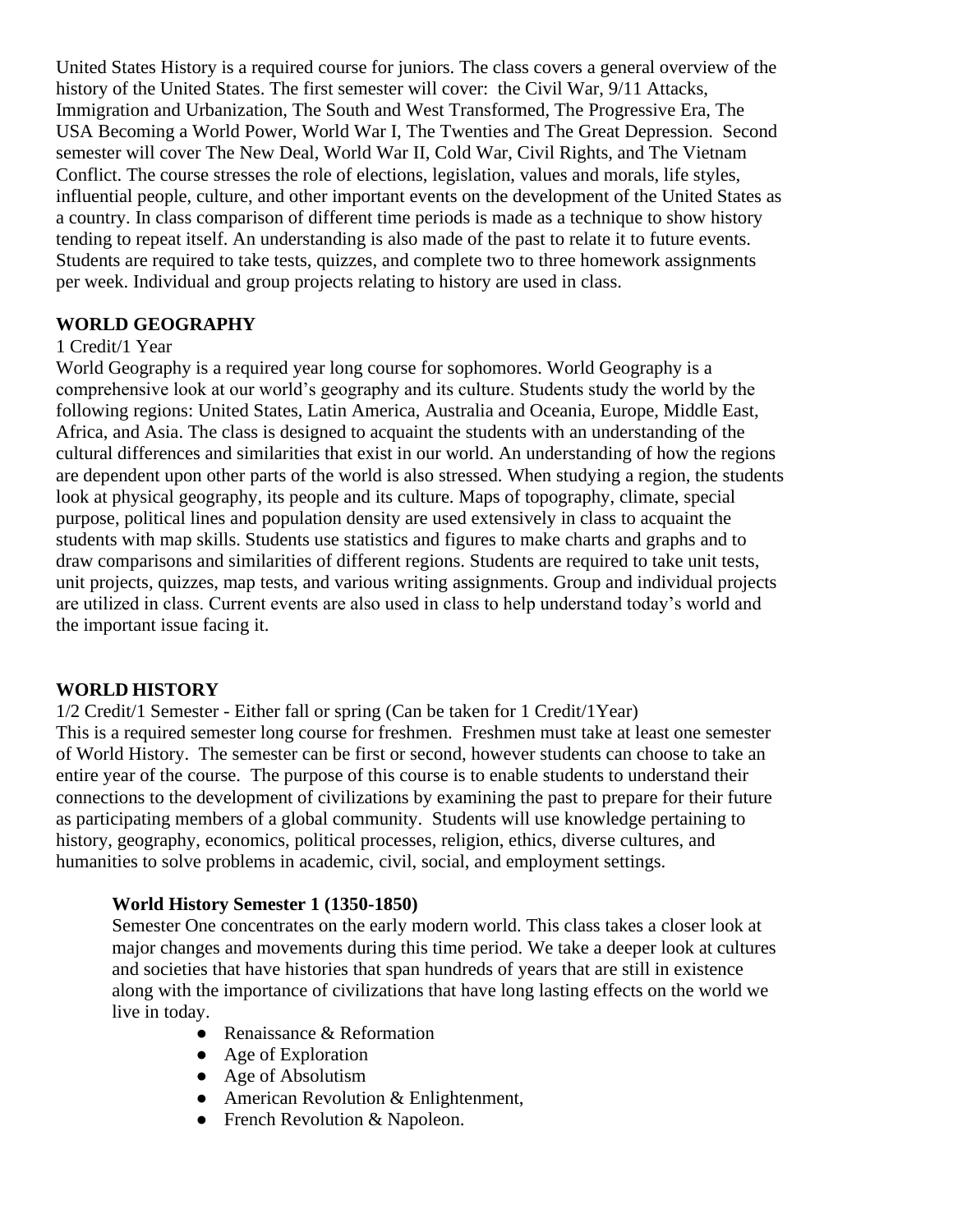#### **World History Semester 2 (1800-1970)**

Semester Two concentrates itself on European Imperialism and the Crisis of the Twentieth-Century. We take a deeper look into how Europe changed itself through industrialization & later changes the world through its imperialist (conquering) movement. We also look at the causes & effects on continual confrontation in Europe that spreads throughout the world through competition.

- The New Imperialism
- New Global Patterns
- WWI & the Russian Revolution
- Nationalism & Revolution Around the World
- Rise of Totalitarianism
- WWII & its Aftermath
- The Cold War

#### **CRIMINAL JUSTICE**

 $\frac{1}{2}$  Credit (spring)

Prerequisite - Junior or Senior

This course is an introductory of the American criminal justice system. The course provides an overview of the foundations and components of the criminal justice system, including criminal law, police, courts, and corrections. The main emphasis will be placed on the criminal justice process and how the various institutions of criminal justice interact. Key issues will be addressed as they arise at different stages of the process, such as the conflict between crime control and due process, and conflicts related to, for example, gender, class, and ethnicity.

## **SOCIOLOGY**

½ Credit (Fall)

Prerequisite – only open to Juniors and Seniors

This course focuses on basic concepts, research, and theories involved in increasing the understanding of human behavior and human societies. Utilizing a sociological perspective, the interrelations among human societies, individuals, organizations, and groups are analyzed. Topics of analysis include culture, social interaction, social institutions, social stratification, community, and various social change strategies. Numerous contemporary social problems and issues such as, but not limited to, racial and ethnic relations, sexism, and class bias are discussed.

*PSYCHOLOGY (2022-2023)*

*1 Credit/1 Year (Can be taken for 1/2 Credit/1 Semester - Either fall or spring or both semesters.)*

*Prerequisite – only open to Juniors and Seniors*

*The purpose of this course is to provide you with a basic introduction to psychology. You will be provided with a general background of several areas of psychology, what their emphases are, and why they are important. Fundamental research techniques and supporting research in each areas of psychology will be explored. Areas to be covered include different approaches to psychology, research methods and statistics, neuroscience and behavior, sensation and perception, learning, memory, thinking and language, child development, psychological disorders, psychotherapy, and social psychology. The first semester will provide the basic principles of psychology including an introduction of the history of psychology, human development, personality, abnormal behavior, social psychology, feelings and emotions, research methodologies, experimental psychology, psychophysiology, learning and memory, altered states of awareness, sleep and dreams, and industrial and organizational psychology. The second semester will focus in on psychology with emphasis on a social science perspective.*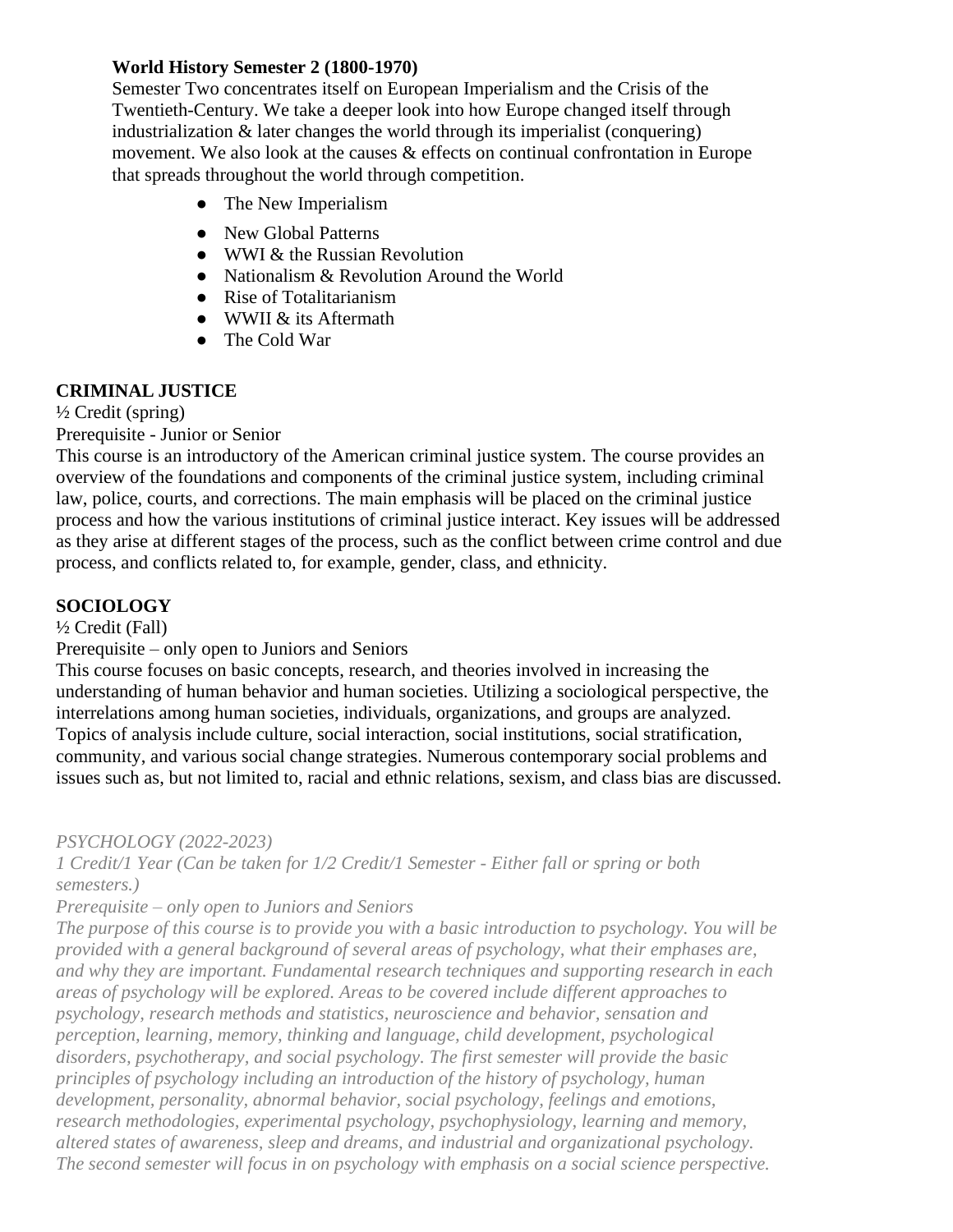*Areas of study typically include language, intelligence and cognition, development, motivation and emotion, health psychology, social psychology, personality and the causes and treatment of mental disorders. There is additional in-depth study of selected topics. Students interested in the basic introduction of psychology should focus on the first semester and students who have a continued interest and potential career path in the study of psychology should consider the second semester of study. Both semesters will provide all students with basic skills and knowledge in the science of psychology.*

#### *CURRENT EVENTS*

## *½ Credit*

*Prerequisite – only open to Juniors and Seniors*

*Current Events is the study of current social, economic, and political topics. The course will also cover how these three areas of society have been impacted by or have impacted technology, energy, health, education, immigration, human rights, nuclear and biological weapons, world conflicts, ideological struggles, developing countries, the quality of life, international trade, agricultural production, and the world debt crisis. Upon completion of this course, students will be able to: show a greater understanding of political, social, and economic issues that have dominated the news in the past several years and conduct research on current event topics using reliable websites and other sources.* 

## *VIETNAM ERA*

*1/2 Credit/1 Semester (Spring)*

*Prerequisite – only open to Juniors and Seniors*

*Course is a mix of OdysseyWare computer program and classroom lessons. This course will examine the history of the Vietnam War. It will provide the student with the historical background that set the stage for the conflict, the events that led directly to the war, the major issues involved at home and abroad, and an overview of the major battles. Further, this course will also cover the non-military aspects of the war, such as the changing political climate in the United States during the late 1960s that had a profound impact on the outcome of the struggle. (Online curriculum requiring regular class attendance. The class will include teacher-led discussions and classroom projects under the direction of Mr. Haberling.)*

## **MISCELLANEOUS**

## **NETWORKING SYSTEMS (INTRODUCTION TO NETWORK ADMINISTRATION)**

1/2 Credit/1 Semester

Prerequisite: Seniors only / Mr. Larsen's approval

Through practical, hands on participation, students will gain experience in PC troubleshooting and repair. They will also gain experience in application and networking software. This is an elective credit.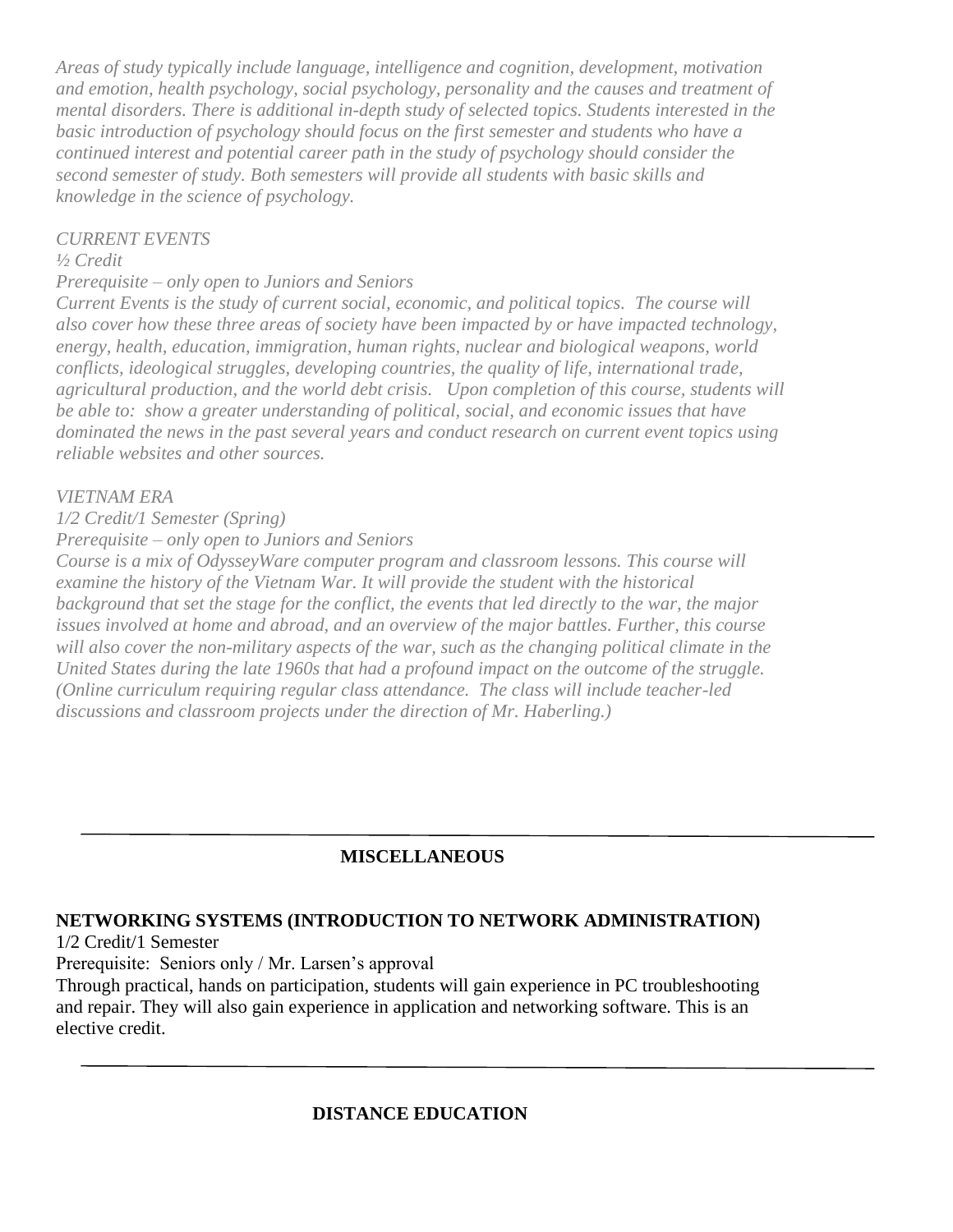Distance Education courses include DDN and Online courses. Registration for all DDN/Online courses must be completed in the semester prior to the start of the course.

Eligible Students:

- Students in grades ten through twelve (sophomore through senior) may be eligible to enroll in a distance course.
- Students must have the required prerequisites for the coursework.
- Students must meet with the high school counselor or principal to determine if the student has the motivation, background skills, and knowledge to be successful in the online learning environment.
- Students must have no grade lower than a C- during the previous school year (inclusive of both semesters).
- Students who fail a distance course, or are removed or expelled from a previous distance course will not be allowed to take another.

## **NSU STATEWIDE E LEARNING CENTER**

The E Learning Centers offers free online Advanced Placement and online high school classes. Students need to talk to school counselor and get approval to take these courses. For course list and course descriptions go to<http://www.northern.edu/academics/elearning>

## **SOUTH DAKOTA VIRTUAL HIGH SCHOOL**

The South Dakota Virtual School is a clearinghouse of distance courses offered by approved providers. Courses are available online or via the Digital Dakota Network. All course offerings are approved by the South Dakota Department of Education. The goal of the Virtual School is to provide choice, flexibility and quality for all students across the state. Go to http://sdvs.k12.sd.us/ to see a list of courses. The cost is about \$300 for a semester long course. Students interested in taking a Virtual High School course should see the counselor. Registration for all Virtual High School courses must be completed in the Spring prior to taking the course in the Fall.

#### **APEX**

This is an online program we use here at EPJ School for classes like Health.

## **HEALTH**

1/2 Credit/1 Semester (Fall OR Spring)

\*\*Prerequisite – Assigned by school counselor to meet graduation requirements.

High School Health is an online elective course that introduces students to what good health is, why good health is important, and what students should do in order to achieve and maintain good health.

## **DUAL CREDIT CLASSES**

Dual Credit courses are open to juniors and seniors in good standing. Students receive one half (.5) high school credit, as well as the college credit. We have two options for students – online

\_\_\_\_\_\_\_\_\_\_\_\_\_\_\_\_\_\_\_\_\_\_\_\_\_\_\_\_\_\_\_\_\_\_\_\_\_\_\_\_\_\_\_\_\_\_\_\_\_\_\_\_\_\_\_\_\_\_\_\_\_\_\_\_\_\_\_\_\_\_\_\_\_\_\_\_\_